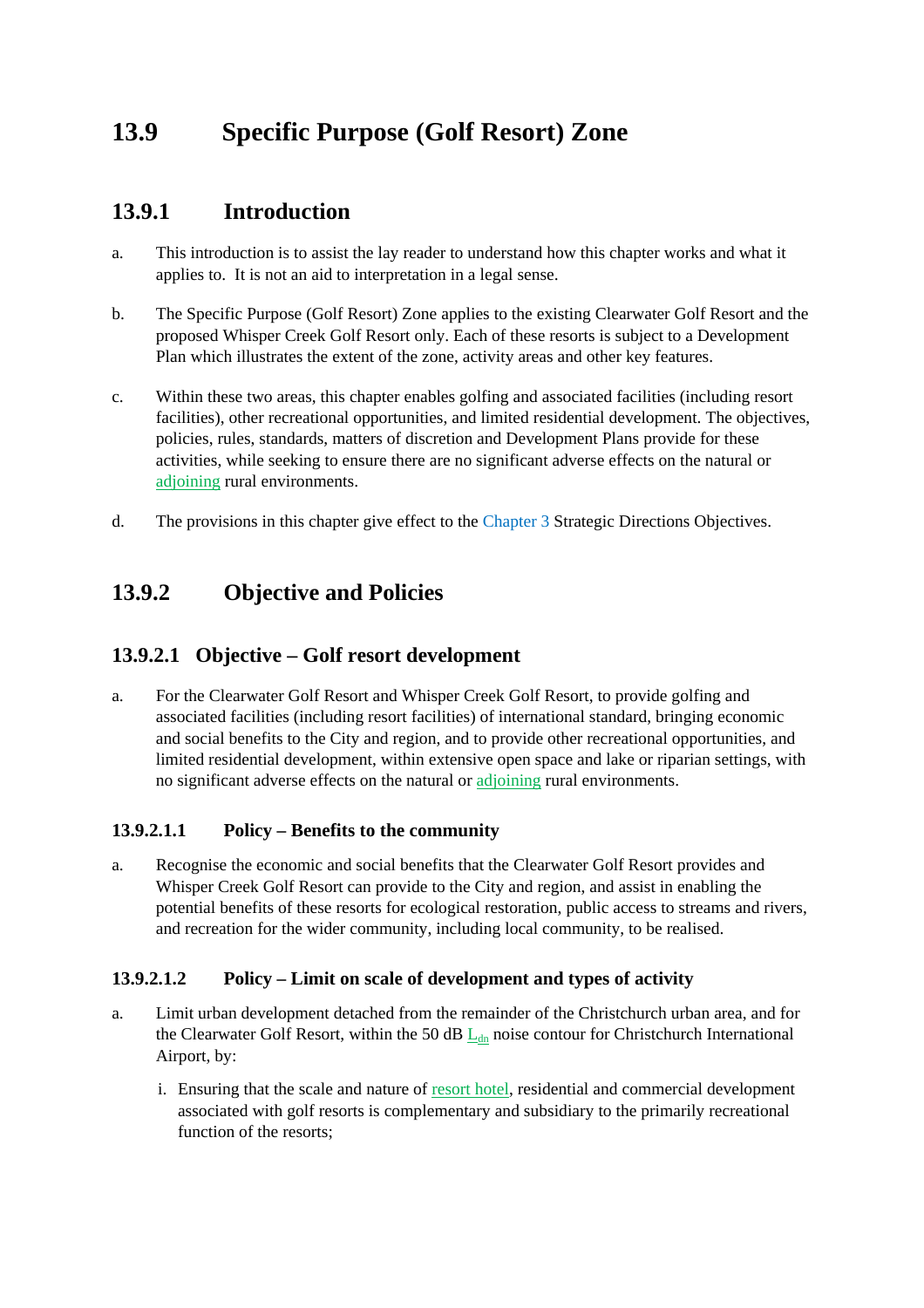- ii. Adopting a clear distinction between resort hotel and residential development, both in terms of the nature of each type of development and its location within the overall site;
- iii. Ensuring that noise sensitive activities within the 55 dB  $L_{dn}$  airport noise contour are acoustically insulated, and that the scale and location of further development within the 50 dB  $L<sub>dn</sub>$  contour is limited to that provided for in the previous City Plan, or authorised by resource consent on or before 6 December 2013.

#### **13.9.2.1.3 Policy – Visual integration and mitigation of effects**

a. Ensure that built development is well integrated visually into the open rural environments within which each golf resort sits, and that there is adequate separation distance from activities in adjacent zones so as to mitigate potentially adverse effects of the resorts such as noise and traffic.

### **13.9.2.1.4 Policy – Careful siting**

a. Ensure that earthworks and buildings in the two golf resorts are carefully designed, located and constructed, for the Whisper Creek Golf Resort so as to be resilient to potential liquefaction and to maintain flood storage capacity in the Lower Styx Ponding Area, and for both resorts, to reduce potential flood damage to buildings in a major flood event.

## **13.9.3 How to interpret and apply the rules**

- a. The rules that apply to activities in the Specific Purpose (Golf Resort) Zone are contained in the following provisions:
	- i. For Clearwater Golf Resort:
		- A. activity status tables (including activity specific standards) in Rule 13.9.4.1 ;
		- B. the built form standards in Rule 13.9.4.2 ;
		- C. area specific standards in Rule 13.9.4.3 .
		- D. the matters of discretion in Rule 13.9.6 ; and
		- E. the Development Plan in Appendix 13.9.7.1
	- ii. For Whisper Creek Golf Resort:
		- A. activity status tables (including activity specific standards) in Rule 13.9.5.1 ;
		- B. the built form standards in Rule 13.9.5.2 ;
		- C. area specific standards in Rule 13.9.5.3 .
		- D. the matters of discretion in Rule 13.9.6; and
		- E. the Development Plan in Appendix 13.9.7.2
- b. The activity status tables and standards in the following chapters also apply to activities in the Specific Purpose (Golf Resort) Zone:
	- 5 Natural Hazards;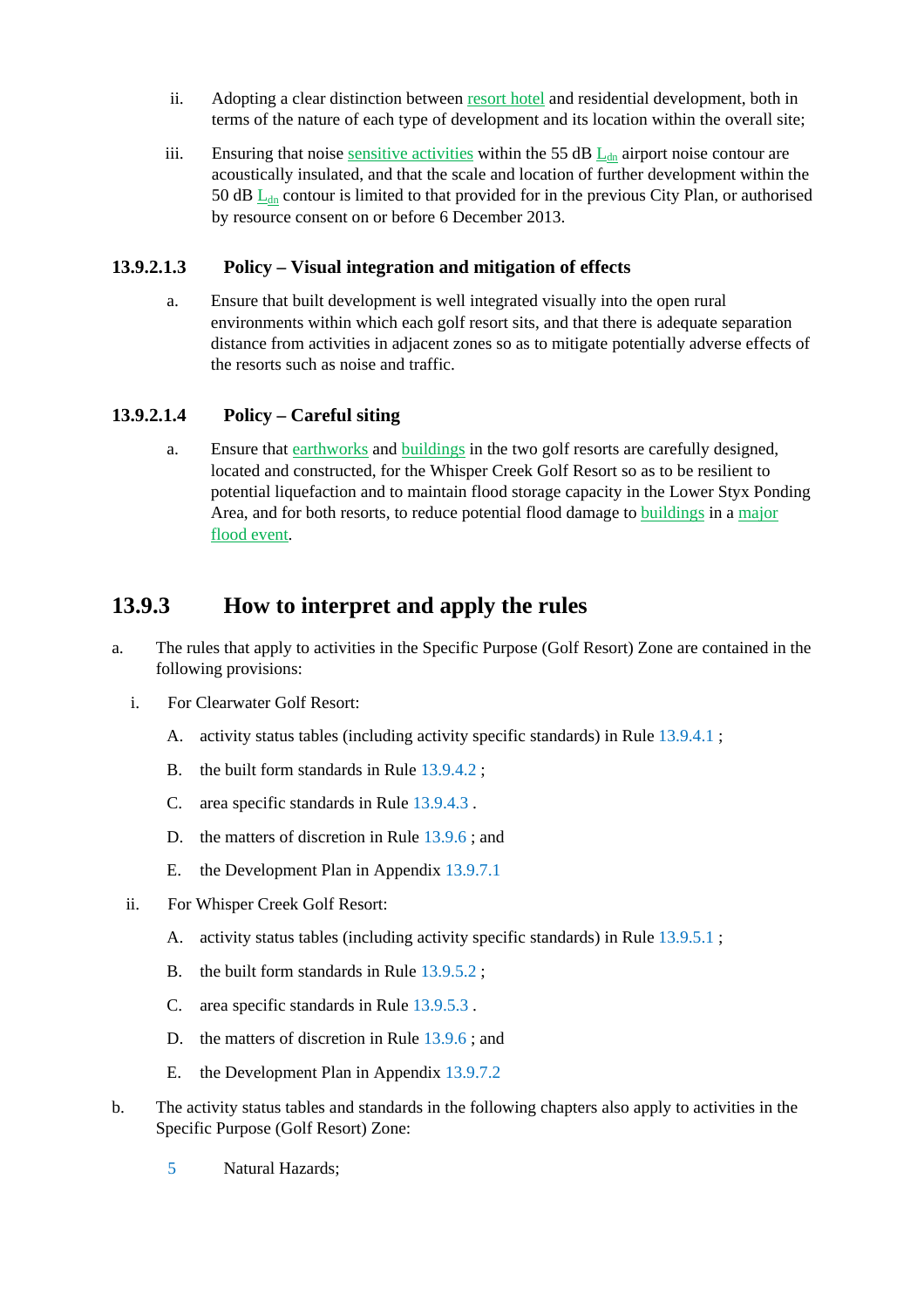- 6 General Rules and Procedures
- 7 Transport
- 8 Subdivision, Development and Earthworks;
- 9 Natural and Cultural Heritage;
- 11 Utilities and Energy.

## **13.9.4 Rules – Specific Purpose (Golf Resort) Zone - Clearwater Golf Resort**

### **13.9.4.1 Activity status tables**

### **13.9.4.1.1 Permitted activities – Clearwater Golf Resort**

- a. The activities listed below are permitted activities in the Specific Purpose (Golf Resort) Zone at Clearwater Golf Resort if they meet the activity specific standards set out in this table, the built form standards in Rule 13.9.4.2 and area specific standards in Rule 13.9.4.3.
- b. Activities may also be controlled, restricted discretionary, discretionary, non-complying or prohibited as specified in Rules 13.9.4.1.2, 13.9.4.1.3, 13.9.4.1.4, 13.9.4.1.5 and 13.9.4.1.6.

| <b>Activity</b>                                                             |                                                                                                                           | <b>Activity specific standards</b>                                                                                                                                                                                     |  |  |
|-----------------------------------------------------------------------------|---------------------------------------------------------------------------------------------------------------------------|------------------------------------------------------------------------------------------------------------------------------------------------------------------------------------------------------------------------|--|--|
| Golf Course and Open Space Activity Areas, and Resort Community Area 5 only |                                                                                                                           |                                                                                                                                                                                                                        |  |  |
| <b>P1</b>                                                                   | Golf course and golf course<br>activity and accessory buildings.                                                          | a. The activity shall be located within the relevant<br>Activity Areas shown on the Development Plan for<br>this resort at Appendix 13.9.7.1.                                                                          |  |  |
|                                                                             | <b>Golf Course and Open Space Activity Areas only</b>                                                                     |                                                                                                                                                                                                                        |  |  |
| P <sub>2</sub>                                                              | Outdoor recreation activity other<br>than golf and associated<br>facilities.                                              | a. The activity shall be located within the relevant<br>Activity Areas shown on the Development Plan for<br>this resort at Appendix 13.9.7.1.                                                                          |  |  |
| <b>Clubhouse and Facility Area only</b>                                     |                                                                                                                           |                                                                                                                                                                                                                        |  |  |
| P <sub>3</sub>                                                              | Clubhouse facilities, restaurants,<br>gymnasium and spa facilities,<br>indoor sports complex and<br>accessory buildings.  | a. The activity shall be located within the relevant<br>Activity Areas shown on the Development Plan for<br>this resort at Appendix 13.9.7.1.                                                                          |  |  |
| <b>P4</b>                                                                   | Food and beverage outlets.                                                                                                | The activity shall be located within the relevant<br>a.<br>Activity Areas shown in the Development Plan for this<br>resort at Appendix 13.9.7.1.                                                                       |  |  |
| P <sub>5</sub>                                                              | Retail activity other than as<br>provided for under Rule<br>13.9.4.1.1 P4, servicing<br>recreation activities and visitor | a. The total GLFA for retail activity within the<br>Clearwater Golf Resort, other than of food and<br>beverages, shall be no greater than 2000m <sup>2</sup> .<br>b. The activity shall be located within the relevant |  |  |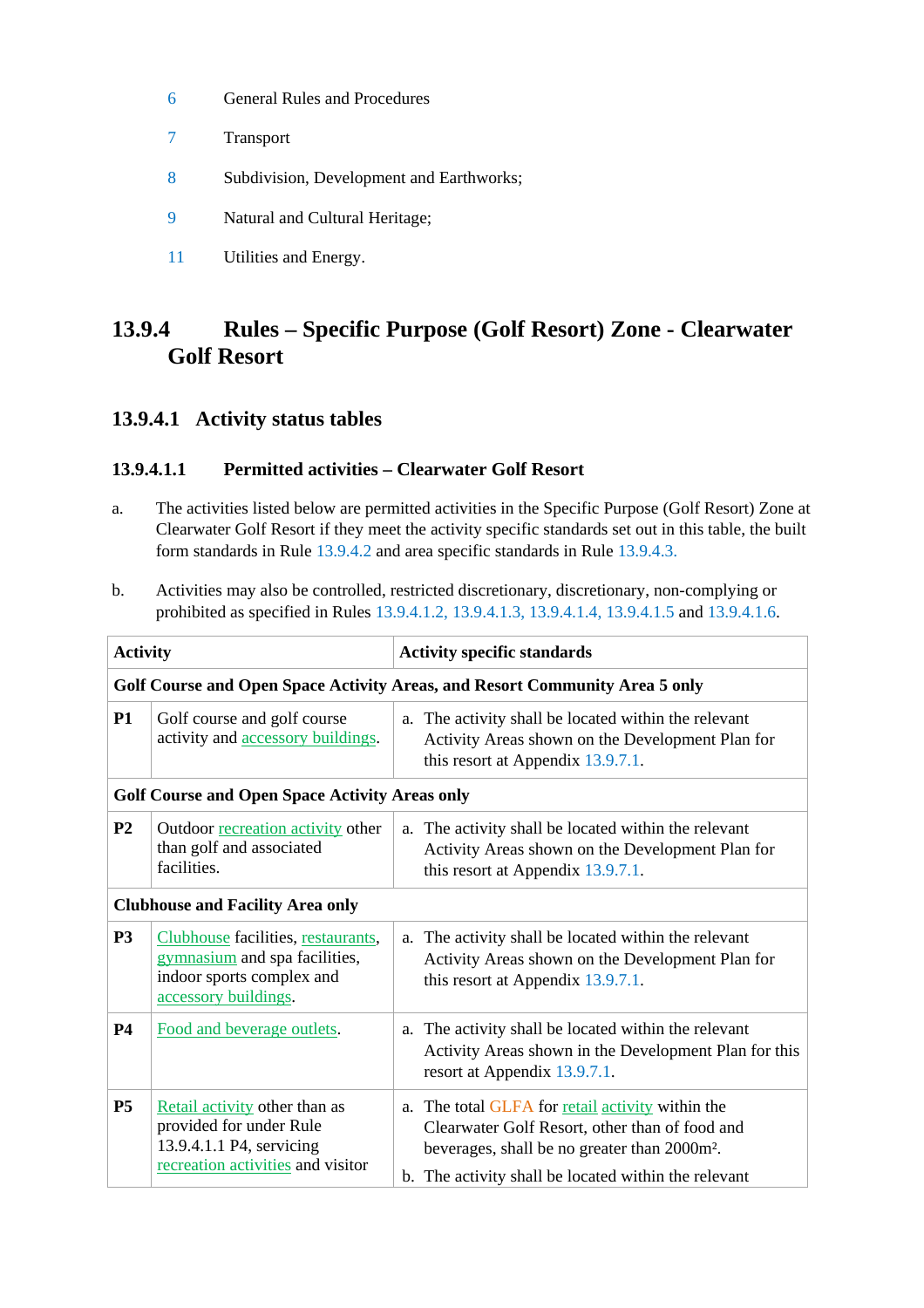| <b>Activity</b> |                                                     | <b>Activity specific standards</b>                                                                                                                                                                        |  |  |
|-----------------|-----------------------------------------------------|-----------------------------------------------------------------------------------------------------------------------------------------------------------------------------------------------------------|--|--|
|                 | needs within the zone.                              | Activity Areas shown on the Development Plan for<br>this resort at Appendix 13.9.7.1.                                                                                                                     |  |  |
| <b>P6</b>       | Conference/convention facilities.                   | a. Conference facilities within the Clearwater Golf Resort<br>shall be limited to a maximum of 200 people.                                                                                                |  |  |
|                 |                                                     | b. The activity shall be located within the relevant<br>Activity Areas shown on the Development Plan for<br>this resort at Appendix 13.9.7.1.                                                             |  |  |
| P7              | Offices.                                            | a. The total GFA of offices within the Clearwater Golf<br>Resort shall be no greater than 2000m <sup>2</sup> .                                                                                            |  |  |
|                 |                                                     | b. The activity shall be located within the relevant<br>Activity Areas shown on the Development Plan for<br>this resort at Appendix 13.9.7.1.                                                             |  |  |
|                 | <b>All Resort Community Activity Areas</b>          |                                                                                                                                                                                                           |  |  |
| <b>P8</b>       | Residential activity.                               | a. Up to 111 residential units in total within the<br>Clearwater Golf Resort, with up to 32 units within the<br>55 dB $L_{dn}$ airport noise contour.                                                     |  |  |
|                 |                                                     | b. The activity shall be located within the relevant<br>Activity Areas shown on the Development Plan for<br>this resort at Appendix 13.9.7.1.                                                             |  |  |
|                 |                                                     | All Resort Community Activity Areas, and Clubhouse and Facility Area                                                                                                                                      |  |  |
| P <sub>9</sub>  | Resort hotel bedrooms and<br>associated activities. | a. Up to 350 bedrooms in total within the Clearwater<br>Golf Resort, with up to 255 bedrooms within the 55 dB<br>$\underline{L}_{dn}$ airport noise contour, including associated<br>ancillary buildings. |  |  |
|                 |                                                     | b. The maximum period of owner occupancy of resort<br>hotel bedrooms shall be three months in total per<br>calendar year.                                                                                 |  |  |
|                 |                                                     | c. The activity shall be located within the relevant<br>Activity Areas shown on the Development Plan for<br>this resort at Appendix 13.9.7.1.                                                             |  |  |
|                 | <b>Resort Community Area 7 only</b>                 |                                                                                                                                                                                                           |  |  |
| <b>P10</b>      | Restaurants associated with the<br>resort hotel.    | a. The activity shall be located within the relevant<br>Activity Areas shown on the Development Plan for<br>this resort at Appendix 13.9.7.1.                                                             |  |  |

### **13.9.4.1.2 Controlled activities – Clearwater Golf Resort**

There are no controlled activities.

### **13.9.4.1.3 Restricted discretionary activities – Clearwater Golf Resort**

a. The activities listed below are restricted discretionary activities.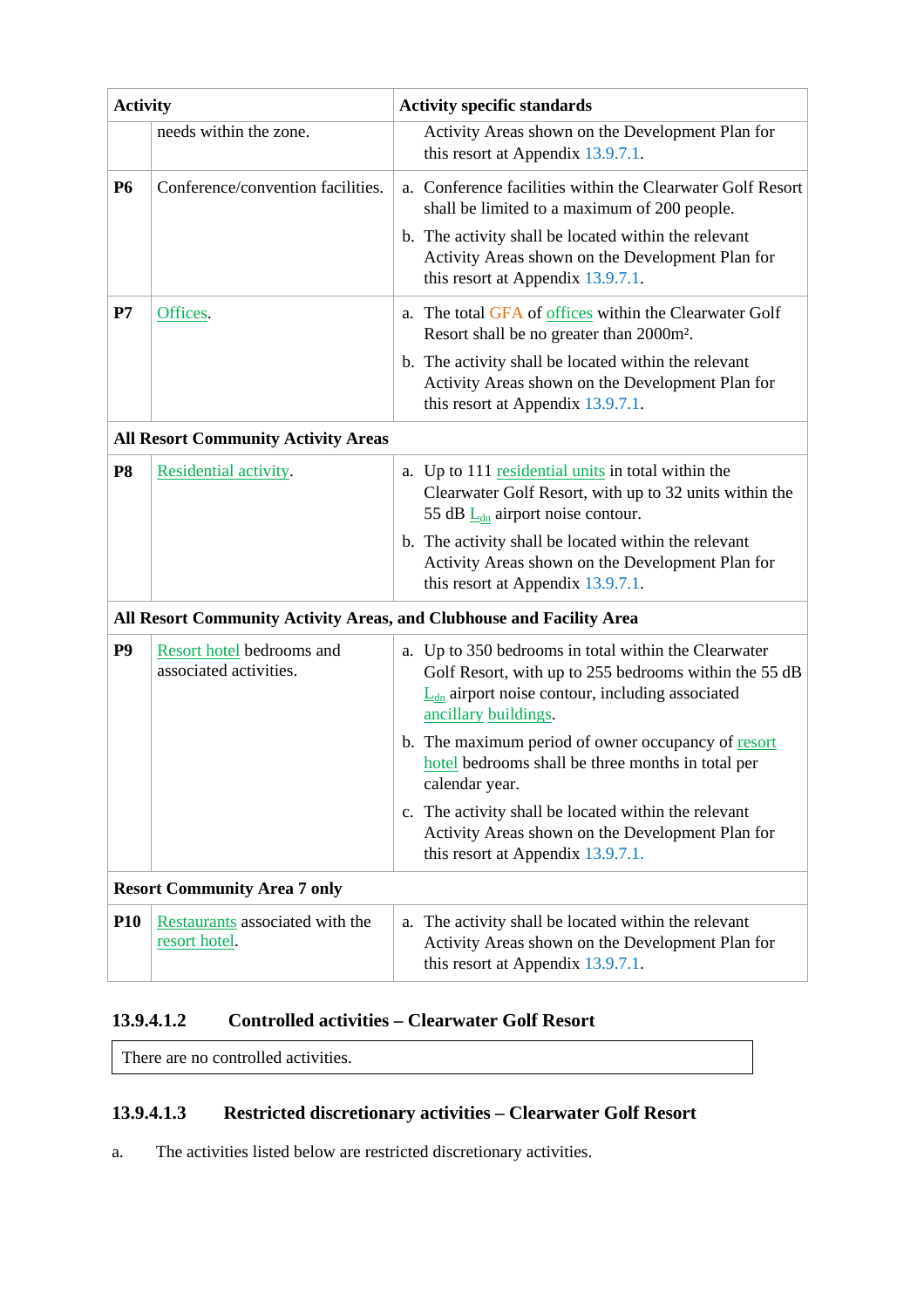b. Discretion to grant or decline consent and impose conditions is restricted to the matters of discretion set out in Rule 13.9.6, as set out in the following table.

|                 | <b>Activity</b>                                                                                                                                                                                                                           | The Council's discretion shall be<br>limited to the following matters:                                                |
|-----------------|-------------------------------------------------------------------------------------------------------------------------------------------------------------------------------------------------------------------------------------------|-----------------------------------------------------------------------------------------------------------------------|
|                 | <b>Clubhouse and Facility Area only</b>                                                                                                                                                                                                   |                                                                                                                       |
| RD1             | Retail activity listed in Rule 13.9.4.1.1 P5, other<br>than as provided for under Rule 13.9.4.1.1 P4,<br>which results in an aggregate GLFA of between<br>2000m <sup>2</sup> and 3000m <sup>2</sup> within the Clearwater Golf<br>Resort. | a. Retail Activity – Rule $13.9.6.1.a.$<br>$\mathbf{c}$ .                                                             |
| RD2             | Any activity listed in Rule 13.9.4.1.1 P1 to P10 that<br>does not meet with the built form standard listed in<br>Rule 13.9.4.1.1.                                                                                                         | a. Amenity of immediate neighbours<br>$-$ Rule - 13.9.6.2.a.<br>b. Amenity of the neighbourhood -<br>Rule 13.9.6.3.a. |
| RD <sub>3</sub> | Any activity listed in Rule 13.9.4.1.1 P1 to P10 that<br>does not meet with one or more of the built form<br>standards listed in Rule 13.9.4.2.2 or Rule<br>13.9.4.2.4.                                                                   | a. Amenity of immediate neighbours<br>$-$ Rule 13.9.6.2.                                                              |
| RD4             | Any activity listed in Rule 13.9.4.1.1 P1 to P10 that<br>does not meet with the built form standard listed in<br>Rule 13.9.4.2.3.                                                                                                         | a. Amenity of the neighbourhood -<br>Rule 13.9.6.3.b. - f.                                                            |
| RD <sub>5</sub> | Any activity listed in Rule 13.9.4.1.1 P1 to P10 that<br>does not meet with the built form standard listed in<br>Rule 13.9.4.2.6.                                                                                                         | a. Visual amenity adjoining the<br>Groynes – Rule $13.9.6.7$ .                                                        |
| RD <sub>6</sub> | Creation of water bodies and new stormwater<br>management facilities.                                                                                                                                                                     | a. Creation of water bodies and new<br>stormwater management facilities<br>$-$ Rule 13.9.6.6.a. and b.                |
| RD7             | In the Clubhouse and Facility Area, buildings with a<br>height of greater than 11 metres and up to 14 metres.                                                                                                                             | a. Amenity of immediate neighbours<br>-Rule 13.9.6.2.                                                                 |
|                 |                                                                                                                                                                                                                                           | <b>b.</b> Amenity of neighbourhood – Rule<br>13.9.6.3.a., c., d. and f.                                               |
|                 |                                                                                                                                                                                                                                           | c. Built form and appearance - Rule<br>13.9.6.4.                                                                      |

## **13.9.4.1.4 Discretionary activities – Clearwater Golf Resort**

a. The activities listed below are discretionary activities.

|               | <b>Activity</b>                                                                                                                                                                            |
|---------------|--------------------------------------------------------------------------------------------------------------------------------------------------------------------------------------------|
| $\mathbf{D1}$ | Any activity listed in Rule 13.9.4.1.1 P1 to P10 that is located outside the relevant Activity<br>Areas shown on the Development Plan for the Clearwater Golf Resort at Appendix 13.9.7.1. |
|               | $\vert$ D2   Any activity listed in Rule 13.9.4.1.1 P1 to P10 that does not meet the built form standard listed<br>in Rule $13.9.4.2.5$ , except as provided for in Rule $13.9.4.1.2$ RD7  |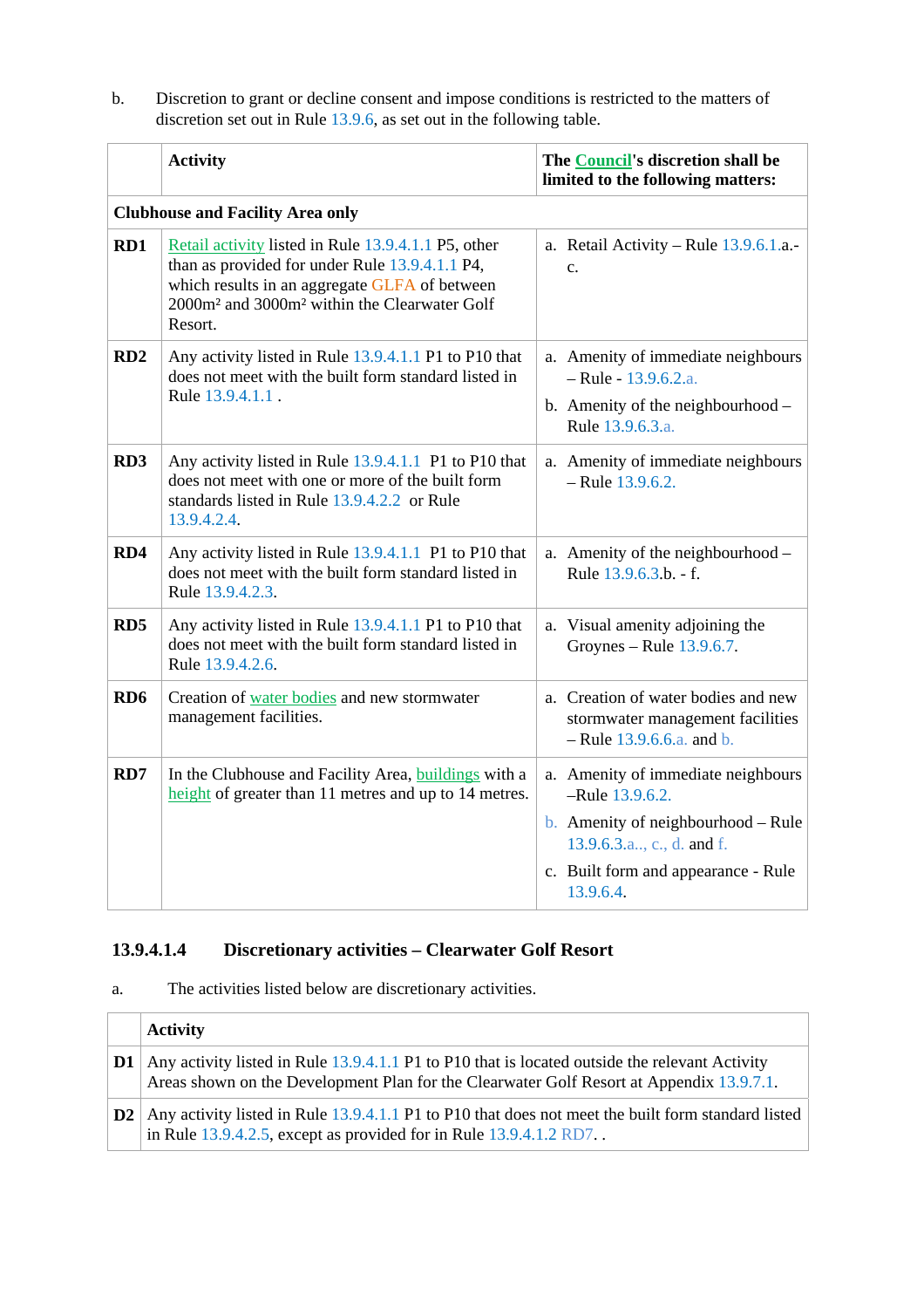#### **13.9.4.1.5 Non-complying activities – Clearwater Golf Resort**

|                 | <b>Activity</b>                                                                                                                                                                                                |
|-----------------|----------------------------------------------------------------------------------------------------------------------------------------------------------------------------------------------------------------|
| NC1             | Any activity which is not listed above as a permitted, controlled restricted discretionary,<br>discretionary or prohibited activity.                                                                           |
| NC2             | a. Any vehicle access or road connection to the Clearwater Golf Resort other than as<br>provided for under Rule 13.9.4.3.1.                                                                                    |
|                 | b. The use of any access road/ right-of-way from Coutts Island Road for any purpose other<br>than as provided for under Rule 13.9.4.3.1.a. ii.                                                                 |
| NC3             | Any ground or floor levels that do not meet the area specific standards set out in Rule<br>13.9.4.3.2.                                                                                                         |
| NC4             | Retail activity listed in Rule 13.9.4.1.1 P5, other than as provided for under Rule 13.9.4.1.1<br>P4, which results in an aggregate GLFA greater than 3000m <sup>2</sup> within the Clearwater Golf<br>Resort. |
| NC5             | Any activity listed in Rule 13.9.4.1.1 P6 that does not meet activity specific standard a.                                                                                                                     |
| NC <sub>6</sub> | Any activity listed in Rule 13.9.4.1.1 P9 that does not meet one or more of the activity<br>specific standards a. and b.                                                                                       |
| NC7             | Any activity listed in Rule 13.9.4.1.1 P7 that does not meet activity specific standard a.                                                                                                                     |
| NC <sub>8</sub> | Any activity listed in Rule 13.9.4.1.1 P8 that does not meet activity specific standard a.                                                                                                                     |

a. The activities listed below are non-complying activities.

#### **13.9.4.1.6 Prohibited activities – Clearwater Golf Resort**

There are no prohibited activities

### **13.9.4.2 Built form standards - Clearwater Golf Resort**

#### **13.9.4.2.1 Site coverage and building sizes - Clearwater Golf Resort**

- a. The maximum total area of the Specific Purpose (Golf Resort) Zone at Clearwater Golf Resort which may be covered by buildings or impervious surfaces shall be 5%.
- b. The maximum net site area of any site in the Specific Purpose (Golf Resort) Zone at Clearwater Golf Resort which may be covered by buildings or impervious surfaces shall be as follows:

|     | <b>Activity Area or Type</b> | Max net site area<br>covered by<br><b>buildings</b> | <b>Maximum</b><br>building<br>footprint | <b>Max net site area</b><br>covered by<br><i>impervious</i><br>surfaces<br>excluding<br><b>buildings</b> |
|-----|------------------------------|-----------------------------------------------------|-----------------------------------------|----------------------------------------------------------------------------------------------------------|
| i.  | Golf Course Activity Areas.  | 800m <sup>2</sup> total                             | N/A                                     | N/A                                                                                                      |
| ii. | Clubhouse and Facility Area. | 100\%                                               | N/A                                     | N/A                                                                                                      |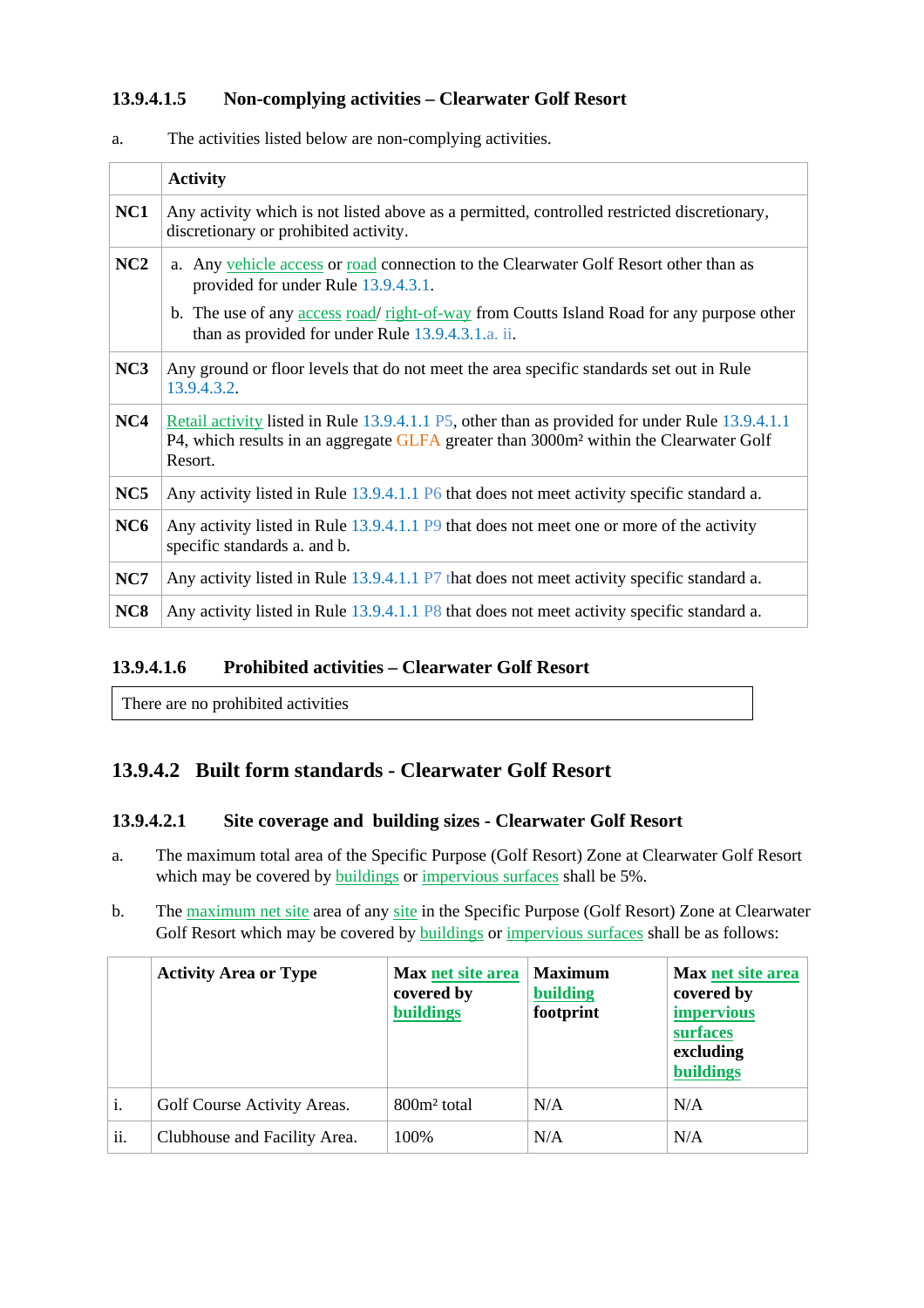|      | <b>Activity Area or Type</b>                                                                                                                                                                                                                                                                            | Max net site area<br>covered by<br><b>buildings</b>                                                                                                       | <b>Maximum</b><br>building<br>footprint | Max net site area<br>covered by<br><i>impervious</i><br>surfaces<br>excluding<br><b>buildings</b>                                                              |
|------|---------------------------------------------------------------------------------------------------------------------------------------------------------------------------------------------------------------------------------------------------------------------------------------------------------|-----------------------------------------------------------------------------------------------------------------------------------------------------------|-----------------------------------------|----------------------------------------------------------------------------------------------------------------------------------------------------------------|
| iii. | <b>Resort Community Areas 1-6</b><br>with site size<br>$\mathbf{i}$ .<br>Less than $150m^2$<br>ii.<br>$150 - 249$ $m2$<br>iii.<br>250-399m <sup>2</sup><br>400-999m <sup>2</sup><br>iv.<br>1000-1999m <sup>2</sup><br>V <sub>1</sub><br>2000-4000m <sup>2</sup><br>vi.<br>vii.<br>More than $4000m^2$ . | $\mathbf{i}$ .<br>100%<br>ii.<br>75%<br>iii.<br>50%<br>40%<br>iv.<br>30%<br>V.<br>20%<br>vi.<br>vii.<br>$10\%$ or<br>$2000m^2$<br>(whichev<br>er is less) | N/A                                     | $\mathbf{i}$ .<br>N/A<br>ii.<br>N/A<br>iii.<br>30%<br>20%<br>iv.<br>15%<br>V.<br>10%<br>vi.<br>vii. $5\%$ or<br>$400m$ <sup>2</sup><br>(whichev<br>er is less) |
| iv.  | Multi-unit residential or resort<br>hotel units in Resort<br>Community Activity Areas 1-6.                                                                                                                                                                                                              | As above in c.                                                                                                                                            | $600m2$ for a single<br>building        | As above in c.                                                                                                                                                 |

### **13.9.4.2.2 Recession planes – Clearwater Golf Resort**

a. No part of any building shall project beyond a building envelope, as set out in the following table.

|                | <b>Applicable to</b>                                                                                                                                                                                                                                                                                                                                             | <b>Standard</b>                                                                                                         |
|----------------|------------------------------------------------------------------------------------------------------------------------------------------------------------------------------------------------------------------------------------------------------------------------------------------------------------------------------------------------------------------|-------------------------------------------------------------------------------------------------------------------------|
| a.             | Resort Community Activity Areas 1-7, except where<br>buildings on adjoining sites have a common wall along an<br>internal boundary, recession planes do not apply along the<br>portion of the boundary covered by such a wall, except on<br>sites of 250m <sup>2</sup> to 400m <sup>2</sup> this common wall exception shall<br>apply to a single boundary only. | Recession planes from points<br>2.3 metres above internal<br>boundaries as shown in<br>Diagram B of Appendix<br>14.15.2 |
| b.             | Sites in other Activity Areas adjoining sites within Resort<br>Community Areas 1 - 6, along the adjoining boundary only.                                                                                                                                                                                                                                         |                                                                                                                         |
| C <sub>1</sub> | Sites at the Clearwater Golf Resort which do not adjoin<br><b>Resort Community Activity Areas.</b>                                                                                                                                                                                                                                                               | Nil                                                                                                                     |

#### **13.9.4.2.3 Road boundary setback – Clearwater Golf Resort**

a. The minimum building setback from road boundaries shall be:

|    | <b>Applicable to</b>                                                                                  | <b>Standard</b> |
|----|-------------------------------------------------------------------------------------------------------|-----------------|
| a. | <b>Residential activity within Resort Community Activity</b><br>Areas, except as located in b. below. | 4.5 metres      |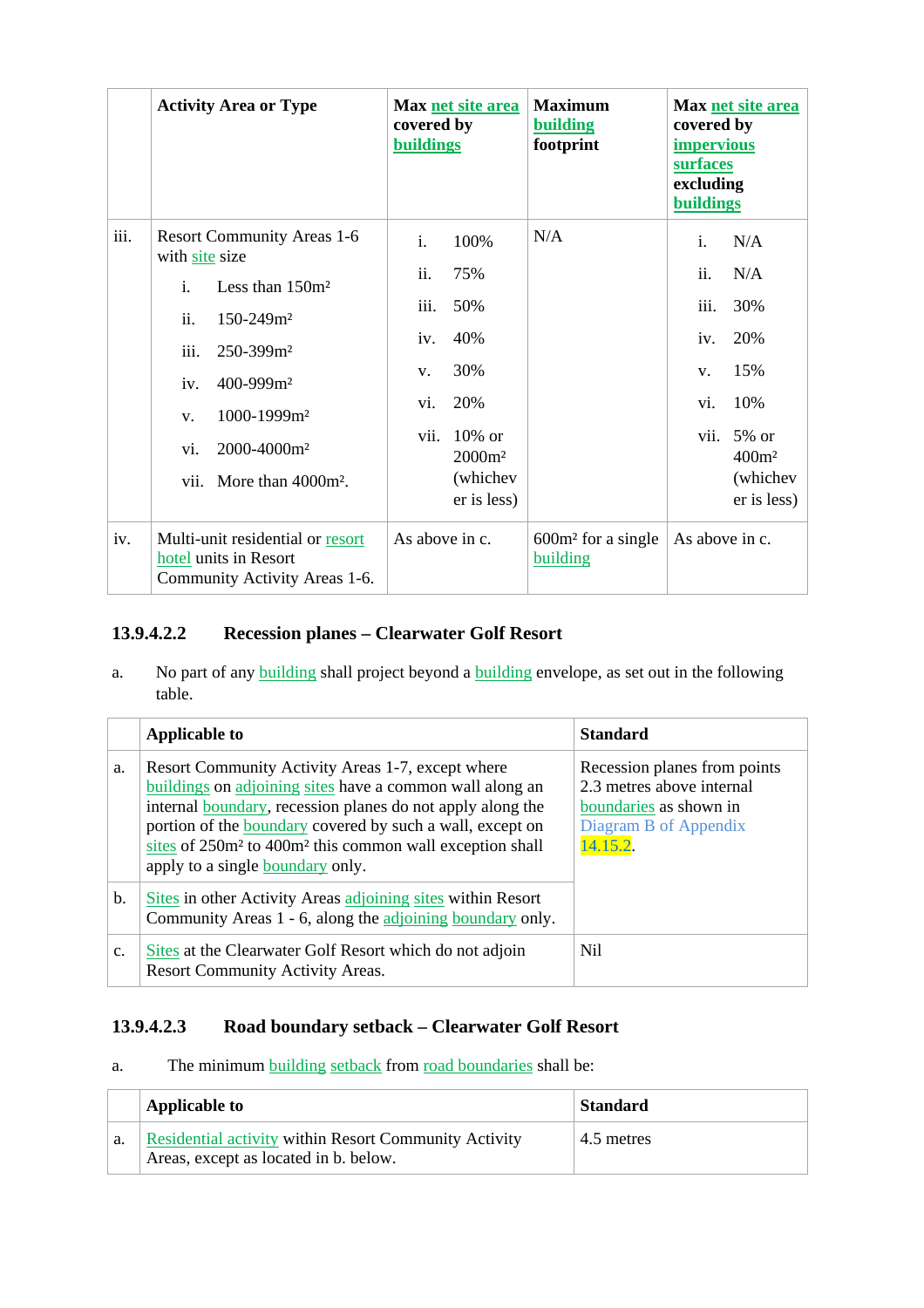|    | <b>Applicable to</b>                                         | <b>Standard</b>                |
|----|--------------------------------------------------------------|--------------------------------|
| b. | Residential activity within Resort Community Activity        | 5 metres from road, access lot |
|    | Areas, where a garage has a vehicle door generally facing a  | or access strip boundary.      |
|    | private or public road or shared access lot or access strip. |                                |

### **13.9.4.2.4 Internal boundary and zone boundary setbacks – Clearwater Golf Resort**

a. The minimum building setback from an internal or zone boundary other than a road zone shall be:

|                | <b>Applicable to</b>                                                                                                                                                                                                                                                                                                                                                                    | <b>Setback from internal</b><br>boundaries | <b>Setback from zone</b><br>boundaries |
|----------------|-----------------------------------------------------------------------------------------------------------------------------------------------------------------------------------------------------------------------------------------------------------------------------------------------------------------------------------------------------------------------------------------|--------------------------------------------|----------------------------------------|
| a.             | Within Resort Community Activity Areas<br>1-7 only, except that where buildings on<br>adjoining sites have a common wall along<br>an internal boundary, no setback is required<br>along the portion of the <b>boundary</b> covered<br>by such a wall, except on sites of 250m <sup>2</sup> to<br>400m <sup>2</sup> this common wall exception shall<br>apply to a single boundary only. | 3 metres                                   | As below for c. and d.                 |
| b.             | Sites in other Activity Areas adjoining the<br>Resort Community Activity Areas.                                                                                                                                                                                                                                                                                                         | 3 metres                                   | As below for c.                        |
| C <sub>1</sub> | Within all Activity Areas except Resort<br>Community Activity Area 4.                                                                                                                                                                                                                                                                                                                   | As above for a, and b.                     | 20 metres                              |
| d.             | Within Resort Community Activity Area 4.                                                                                                                                                                                                                                                                                                                                                | As above for a.                            | 12 metres                              |

### **13.9.4.2.5 Building height – Clearwater Golf Resort**

### a. The maximum height of any building shall be:

|    | <b>Applicable to</b>                                                                            | <b>Standard</b>  |
|----|-------------------------------------------------------------------------------------------------|------------------|
| a. | <b>Resort Community Activity Area 7</b>                                                         |                  |
|    | i.<br><b>Resort hotel bedrooms</b>                                                              | i.<br>20 metres  |
|    | ii.<br>Resort hotel chimney                                                                     | ii.<br>24 metres |
|    | Other buildings.<br>111.                                                                        | iii.<br>8 metres |
| b. | Clubhouse and Facility Area.                                                                    | 11 metres        |
| c. | Resort Community Areas $1-6$ – all buildings.                                                   | 8 metres         |
| d. | All areas other than Clubhouse and Facility Areas and other<br>than all Resort Community Areas. | 4 metres         |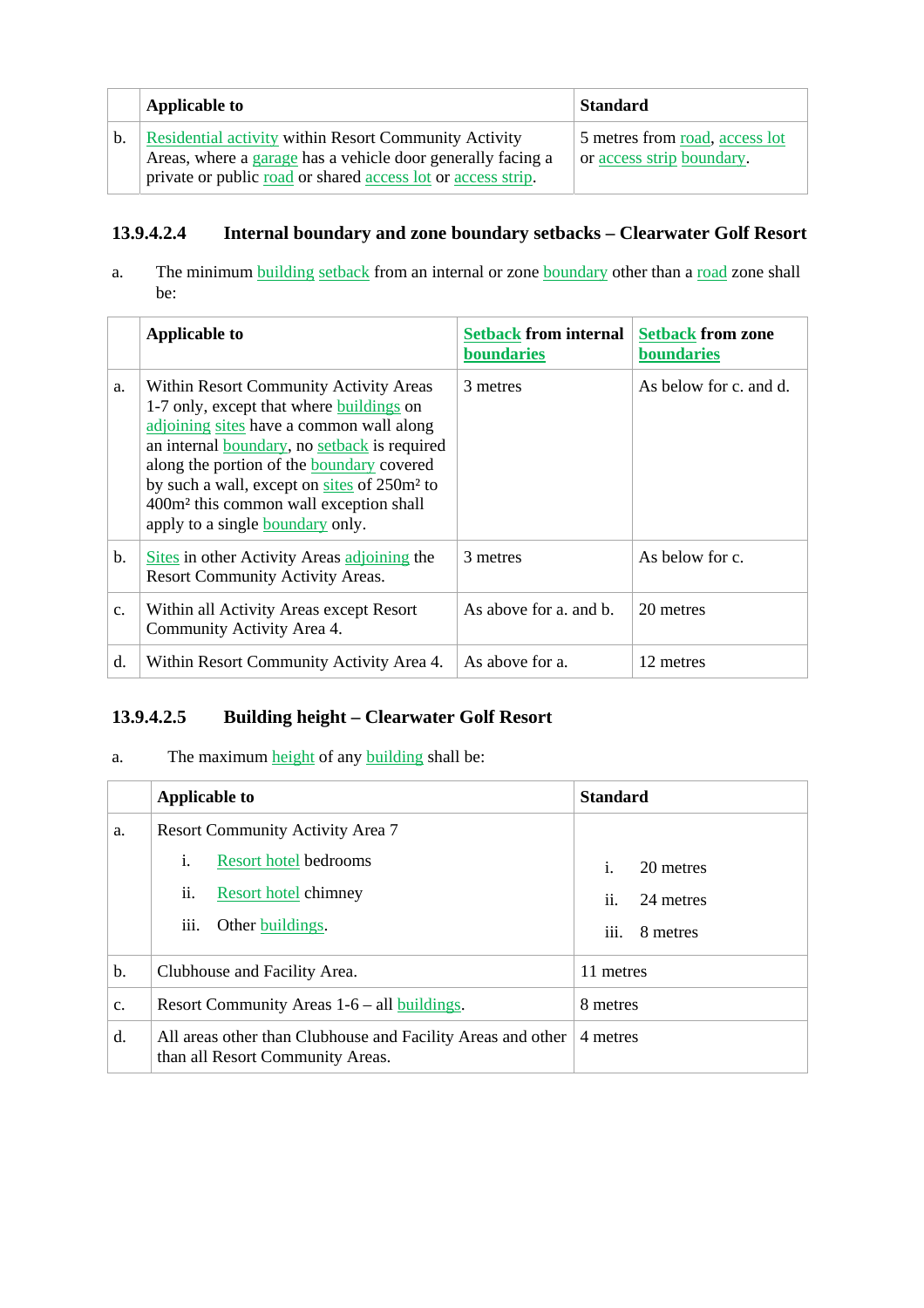#### **13.9.4.2.6 Visual amenity adjoining the Groynes Open Space – Natural Zone – Clearwater Golf Resort**

- a. In Resort Community Activity Area 5 only, when buildings or impervious surfaces are located within 50 metres of a boundary with the Groynes Open Space - Natural Zone, the following shall be provided:
	- i. Trees or shrubs shall be planted, for a minimum depth of 8 metres along these boundaries; and
	- ii. Trees or shrubs shall be not less than 2 metres high at the time of planting and capable of reaching a height of at least 8 metres at maturity.

### **13.9.4.3 Area specific standards – Clearwater Golf Resort**

#### **13.9.4.3.1 Vehicle access – Clearwater Golf Resort**

- a. Vehicle access to Clearwater Golf Resort shall be limited to the following:
	- i. A single access road from State Highway 1 (Johns Road) which shall be limited to Clearwater Avenue only.
	- ii. A single access road/right of way from Coutts Island Road which shall be limited to use by service vehicles only.

### **13.9.4.3.2 Flood protection – Ground levels at Clearwater Golf Resort**

| <b>Applicable to</b>                                                                    | <b>Standard</b>                                                                                                                                                                                                                                                                                                      |  |
|-----------------------------------------------------------------------------------------|----------------------------------------------------------------------------------------------------------------------------------------------------------------------------------------------------------------------------------------------------------------------------------------------------------------------|--|
| a. Resort Community<br>Activity Areas 5 and 6.                                          | Ground levels shall be at or above the minimum levels defined<br>i.<br>by a plane sloping west to east over the area, where the<br>westernmost and easternmost points are set out in Columns B<br>and C in Table $13.9.4.3.2.a$ below and the height and slope of<br>the plane is defined by the levels in Column D; |  |
|                                                                                         | Building floor levels shall be a minimum of 250mm above<br>11.<br>minimum ground levels required by a.                                                                                                                                                                                                               |  |
| b. Ground levels in other<br><b>Resort Community</b><br>Activity Areas -<br>Clearwater. | Shall be shaped and maintained so that in the event of a flood<br>i.<br>resulting from a primary stopbank breach, flood depths on land<br>in adjacent zones downstream will not be increased by more<br>than 100mm, compared to pre-development levels.                                                              |  |

a. Ground levels and floor levels for the purpose of flood protection shall be as follows: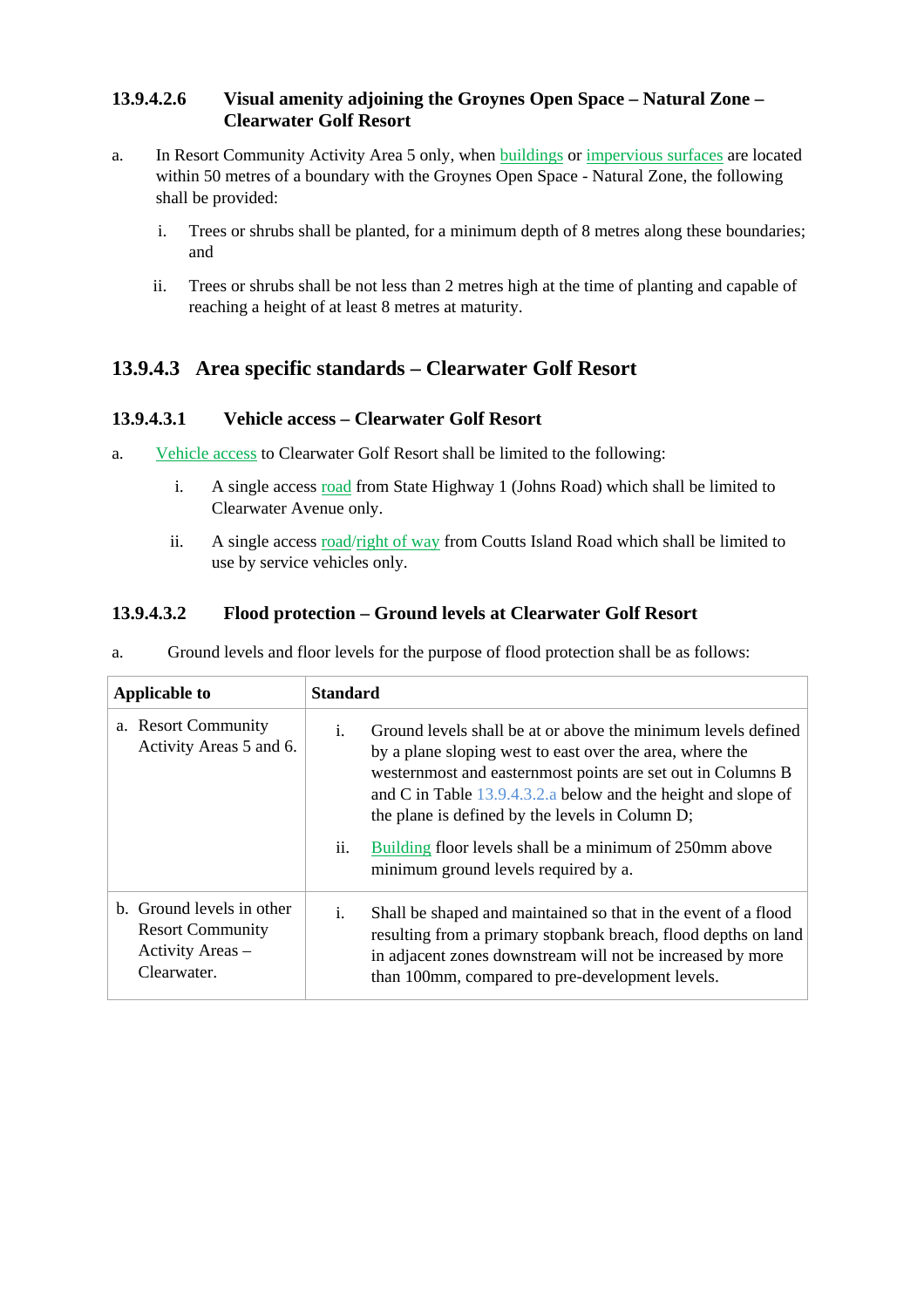| Location                               | <b>NZMS Grid</b><br><b>Reference</b><br><b>Northing (Column</b><br>B) | <b>NZMS Grid</b><br><b>Reference</b><br><b>Easting (Column</b><br>$\mathbf{C}$ | <b>Mean Finished</b><br><b>Ground Level</b><br>(Metres above<br>$\rm{CCC}$<br>Datum)(Column<br>D) |
|----------------------------------------|-----------------------------------------------------------------------|--------------------------------------------------------------------------------|---------------------------------------------------------------------------------------------------|
| Resort Community Area 5A               | 1. 5751420 N                                                          | 1. $2477660 E$                                                                 | 1. 21.09 metres                                                                                   |
| 1.<br>Westernmost extent               | 2. 5751719N                                                           | 2. 2477909 E                                                                   | 2. 20.94 metres                                                                                   |
| 2.<br>Easternmost extent               |                                                                       |                                                                                |                                                                                                   |
| <b>Resort Community Area 5B</b>        | 1. 5751568 N                                                          | 1. 2478180 E                                                                   | 1. 20.11 metres                                                                                   |
| Westernmost extent<br>1.               | 2. 5751870 N                                                          | 2. 2478449 E                                                                   | 2. 19.50 metres                                                                                   |
| $\overline{2}$ .<br>Easternmost extent |                                                                       |                                                                                |                                                                                                   |
| Resort Community Area 5C               | 1. 5751034 N                                                          | 1. 2478238 E                                                                   | 1. 21.89 metres                                                                                   |
| 1.<br>Westernmost extent               | 2. 5751611 N                                                          | 2. 2478525 E                                                                   | 2. 19.44 metres                                                                                   |
| 2.<br>Easternmost extent               |                                                                       |                                                                                |                                                                                                   |
| Resort Community Area 6                | 1. 5751014 N                                                          | 1. 2477695 E                                                                   | 1. 22.84 metres                                                                                   |

## **Table 21.9.4.3.2.a — Specifications of Ground Level Plane for RC Areas 5 and 6**

Advice note:

1. Raised ground levels across all areas covered by this rule will result in a total of 400mm freeboard above modelled water levels in a 1 in 10,000 year flood event.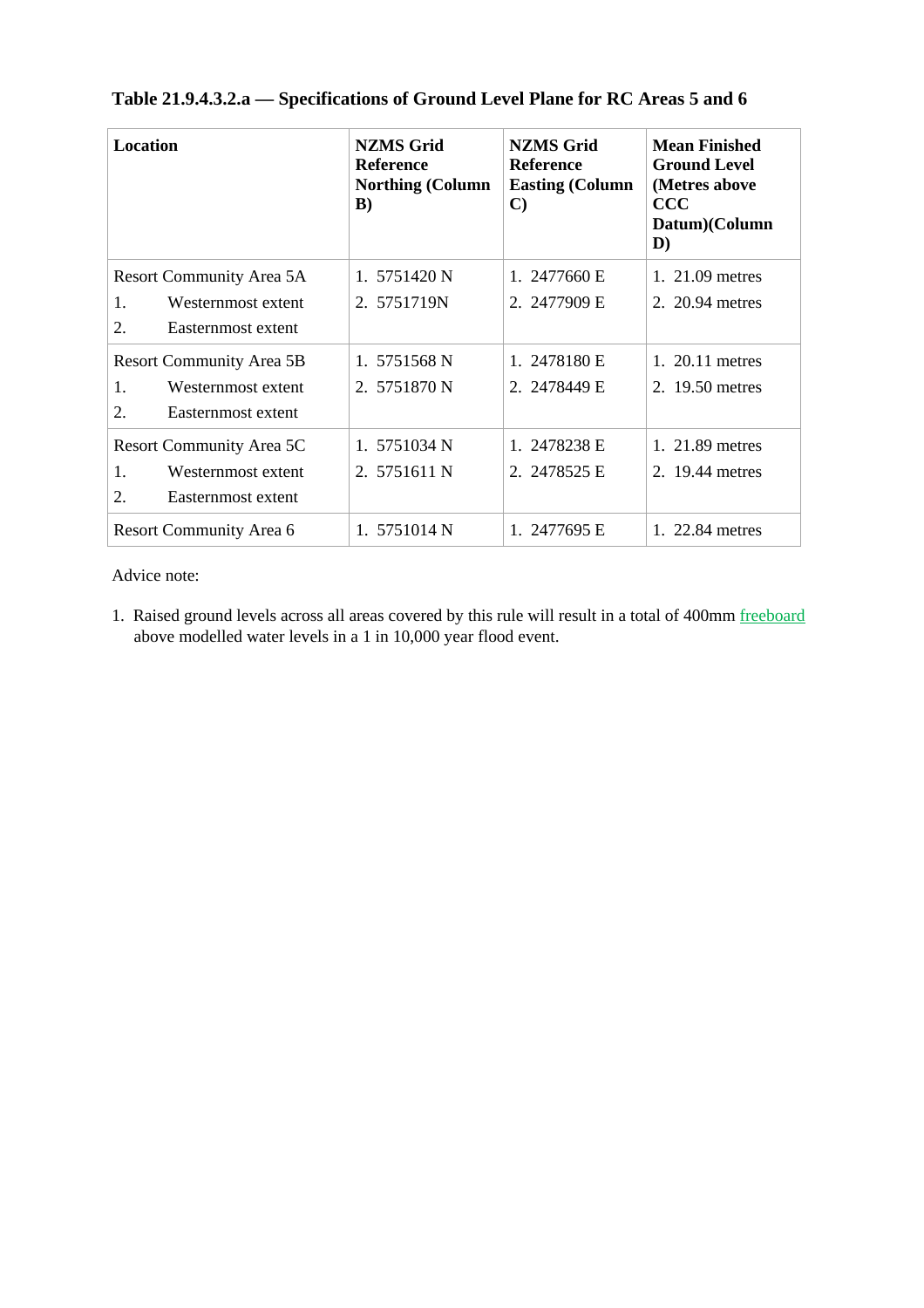## **13.9.5 Rules – Specific Purpose (Golf Resort) Zone - Whisper Creek Golf Resort**

### **13.9.5.1 Activity status tables**

#### **13.9.5.1.1 Permitted activities – Whisper Creek Golf Resort**

The activities listed below are permitted activities in the Specific Purpose (Golf Resort) Zone at Whisper Creek Golf Resort if they meet the activity specific standards set out in this table, the built form standards in Rule 13.9.5.2 and area specific standards in Rule 13.9.5.3.

Activities may also be controlled, restricted discretionary, discretionary, non-complying or prohibited as specified in Rules 13.9.5.1.2, 13.9.5.1.3, 13.9.5.1.4, 13.9.5.1.5 or 13.9.5.1.6.

|                | <b>Activity</b>                                                                                                                    | <b>Activity Specific Standards</b>                                                                                                                                                               |
|----------------|------------------------------------------------------------------------------------------------------------------------------------|--------------------------------------------------------------------------------------------------------------------------------------------------------------------------------------------------|
|                | <b>All Activity Areas</b>                                                                                                          |                                                                                                                                                                                                  |
| <b>P1</b>      | Any activity permitted in the<br>Rural Urban Fringe Zone<br>under Rule 17.5.1.1 P1- P16,<br>or P18.                                | a. The relevant activity specific standards in Rule<br>17.5.1.1 and built form standards in Rule 17.5.2 shall<br>apply.                                                                          |
|                | <b>Golf Course and Open Space Activity Areas</b>                                                                                   |                                                                                                                                                                                                  |
| P <sub>2</sub> | Establishment and<br>maintenance of wetlands.                                                                                      | a. The activity shall be located within the relevant<br>Activity Areas shown on the development plan for this<br>resort at Appendix 13.9.7.2.                                                    |
| <b>P3</b>      | Outdoor recreation activity<br>other than golf and associated<br>facilities.                                                       | a. The activity shall be located within the relevant<br>Activity Areas shown on the development plan for this<br>resort at Appendix 13.9.7.2.                                                    |
| Area A1 only   |                                                                                                                                    |                                                                                                                                                                                                  |
| <b>P4</b>      | Clubhouse facilities,<br>restaurants, gymnasium and<br>spa facilities, Indoor sports<br>complex and <b>accessory</b><br>buildings. | a. The activity shall be located within the relevant<br>Activity Areas shown on the development plan for this<br>resort at Appendix 13.9.7.2.                                                    |
| P <sub>5</sub> | Food and beverage outlets.                                                                                                         | a. 1000m <sup>2</sup> maximum GFA in the Specific Purpose (Golf<br>Resort) Zone at Whisper Creek Golf Resort.                                                                                    |
|                |                                                                                                                                    | b. Food and beverage outlets in the Specific Purpose<br>(Golf Resort) Zone at Whisper Creek Golf Resort shall<br>only operate between the hours of 7:00 and 22:00.                               |
|                |                                                                                                                                    | c. The activity shall be located within the relevant<br>Activity Areas shown on the development plan for this<br>resort at Appendix 13.9.7.2.                                                    |
| <b>P6</b>      | Retail activity, other than as<br>provided for in Rule<br>13.9.5.1.1 P5, servicing<br>recreation activities and                    | a. The maximum GLFA for retail activity in the Specific<br>Purpose (Golf Resort) Zone at Whisper Creek Golf<br>Resort, other than of food and beverages outlets, shall<br>be 500m <sup>2</sup> . |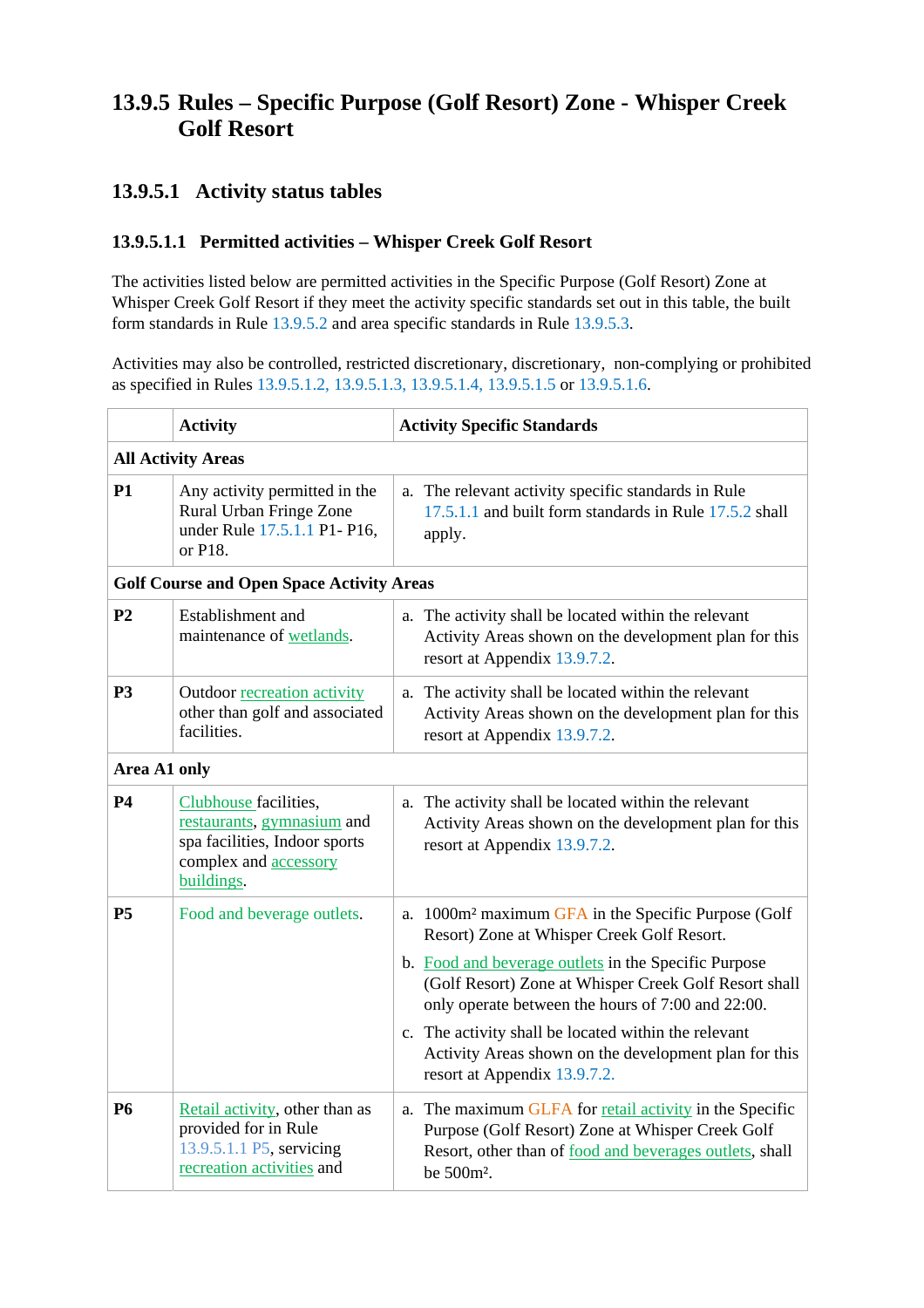|                | <b>Activity</b>                                                                           | <b>Activity Specific Standards</b>                                                                                                                                                                                                                                                                                                                   |  |
|----------------|-------------------------------------------------------------------------------------------|------------------------------------------------------------------------------------------------------------------------------------------------------------------------------------------------------------------------------------------------------------------------------------------------------------------------------------------------------|--|
|                | visitor needs within the zone.                                                            | b. The activity shall be located within the relevant<br>Activity Areas shown on the development plan for this<br>resort at Appendix 13.9.7.2.                                                                                                                                                                                                        |  |
|                | <b>Activity Areas A, A1 and A2</b>                                                        |                                                                                                                                                                                                                                                                                                                                                      |  |
| P7             | Golf academy, and associated<br>education activities.                                     | a. Above-ground car parking may not be located in Area<br>A2.                                                                                                                                                                                                                                                                                        |  |
|                |                                                                                           | b. The activity shall be located within the relevant<br>Activity Areas shown on the Development Plan for<br>this resort at Appendix 13.9.7.2.                                                                                                                                                                                                        |  |
| P <sub>8</sub> | Academy dormitory.                                                                        | a. Up to 160 bedrooms in total within the Whisper Creek<br>Golf Resort.                                                                                                                                                                                                                                                                              |  |
|                |                                                                                           | b. The activity shall be located within the relevant<br>Activity Areas shown in the Development Plan for this<br>resort at Appendix 13.9.7.2.                                                                                                                                                                                                        |  |
| P <sub>9</sub> | Resort apartments.                                                                        | a. Up to 380 bedrooms in total within the Whisper Creek<br>Golf Resort.                                                                                                                                                                                                                                                                              |  |
|                |                                                                                           | b. No more than 170 resort apartment bedrooms shall be<br>constructed before the completion of the golf course<br>and the construction of the Golf academy building.                                                                                                                                                                                 |  |
|                |                                                                                           | c. The activity shall be located within the relevant<br>Activity Areas shown on the Development Plan for<br>this resort at Appendix 13.9.7.2.                                                                                                                                                                                                        |  |
|                | <b>All Resort Community Activity Areas</b>                                                |                                                                                                                                                                                                                                                                                                                                                      |  |
| <b>P10</b>     | Residential activity.                                                                     | a. Up to 150 units in total within the Whisper Creek Golf<br>Resort, with no more than one unit per site.                                                                                                                                                                                                                                            |  |
|                |                                                                                           | b. No building shall be erected in the Resort Community<br>Areas before boundary planting along all zone<br>boundaries (other than along the boundary between the<br>Golf Resort Zone and the Open Space - Water and<br>Margins Zone) is completed in accordance with the<br>Management Plan required in Rule 13.9.5.1.2 RD5 for<br>the golf course. |  |
|                |                                                                                           | c. The activity shall be located within the relevant<br>Activity Areas shown on the Development Plan for<br>this resort at Appendix 13.9.7.2.                                                                                                                                                                                                        |  |
|                | <b>Activity Areas D and D1</b>                                                            |                                                                                                                                                                                                                                                                                                                                                      |  |
| <b>P11</b>     | Driving range fairway and<br>greens and associated<br>lighting, in Activity Area D.       | a. Areas D or D1: Noise from driving range activities<br>shall not exceed 50dB $L_{\text{max}}$ when measured at the<br>notional boundary of any dwelling existing as at 15                                                                                                                                                                          |  |
| <b>P12</b>     | Driving range <b>building</b> and<br>tees and associated lighting in<br>Activity Area D1. | August 2011. A report from a person qualified in<br>acoustics shall be submitted to the Council confirming<br>that the <b>building</b> design and construction will achieve<br>this standard.                                                                                                                                                        |  |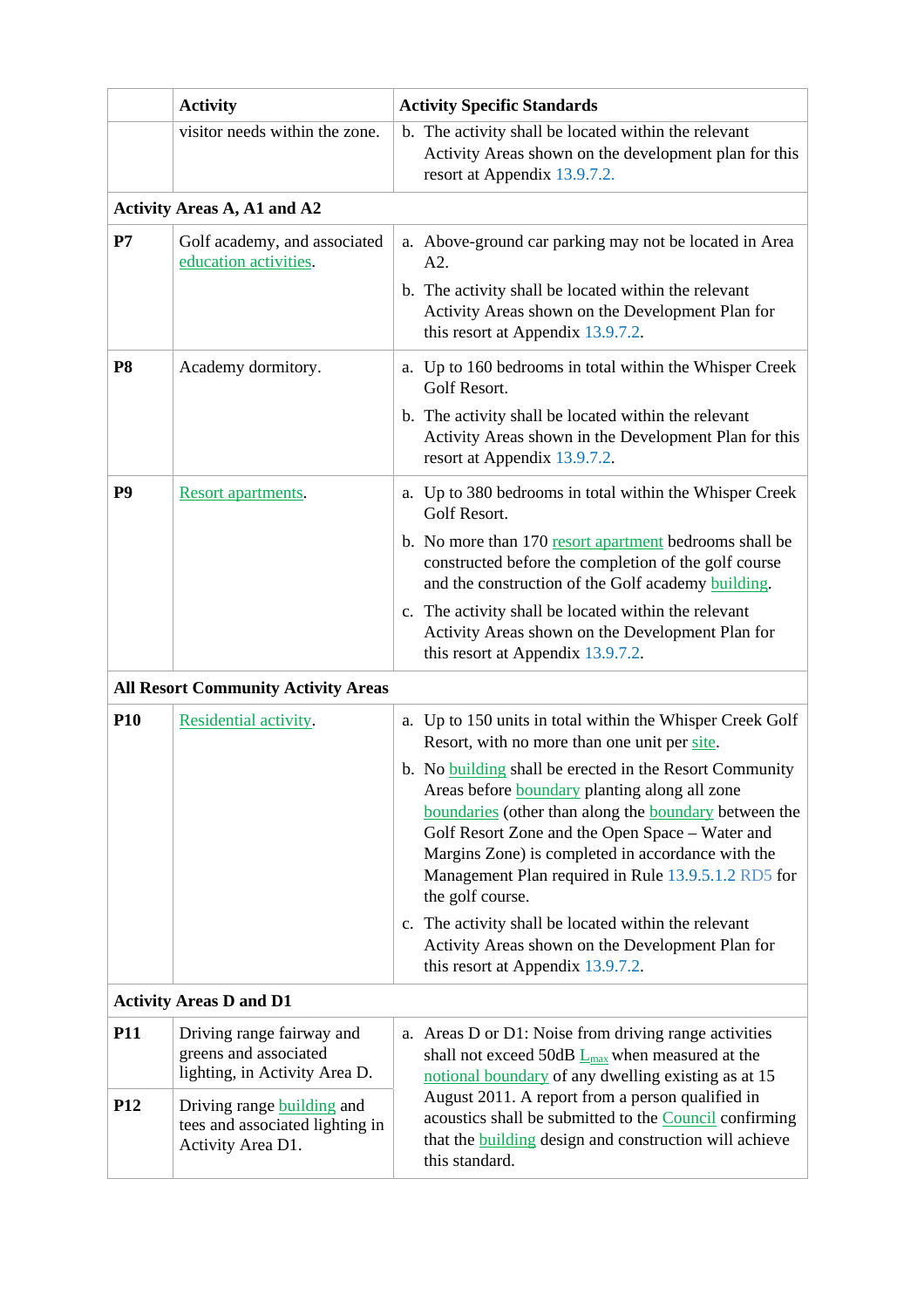| <b>Activity</b> | <b>Activity Specific Standards</b>                                                                                                                                                                                      |
|-----------------|-------------------------------------------------------------------------------------------------------------------------------------------------------------------------------------------------------------------------|
|                 | b. Driving range activities shall only be undertaken from<br>within or from tees immediately in front of the<br>building located in Activity Area D1.                                                                   |
|                 | c. The driving range shall be closed and all associated<br>lighting shall be turned off between the hours of 22:00<br>and 7:00.                                                                                         |
|                 | d. Lighting of the driving range fairway shall be limited<br>to ground-mounted lighting, and any elevated lighting<br>of the driving range building shall have a maximum<br>height of 8m to the underside of the light. |
|                 | e. The activity shall be located within the relevant<br>Activity Areas shown on the Development Plan for<br>this resort at Appendix 13.9.7.2.                                                                           |

### **13.9.5.1.2 Controlled activities –Whisper Creek Golf Resort**

There are no controlled activities.

### **13.9.5.1.3 Restricted discretionary activities –Whisper Creek Golf Resort**

- a. The activities listed below are restricted discretionary activities.
- b. Discretion to grant or decline consent and impose conditions is restricted to the matters of discretion set out in Rule 13.9.6, as set out in the following table.

|                                                       | <b>Activity and location</b>                                                                                                                                      | The Council's discretion shall be limited to<br>the following matters:                                                              |
|-------------------------------------------------------|-------------------------------------------------------------------------------------------------------------------------------------------------------------------|-------------------------------------------------------------------------------------------------------------------------------------|
|                                                       | <b>All Activity Areas</b>                                                                                                                                         |                                                                                                                                     |
| RD1                                                   | Any activity listed in Rule 17.5.1.3 RD1<br>and RD2 in the Rural Urban Fringe Zone.                                                                               | a. The relevant matters of discretion in Rule<br>17.5.1.3 RD1 and RD2 shall apply.                                                  |
| RD2                                                   | Any activity listed in Rule 13.9.5.1.2 P1 -<br>P12 that does not meet with the built form<br>standard in Rule 13.9.5.2.1.                                         | Amenity of immediate neighbours - Rule<br>a.<br>13.9.6.2.a.<br>b. Amenity of the neighbourhood $-$ Rule<br>13.9.6.3.a.              |
| RD <sub>3</sub>                                       | Any activity listed in Rule $13.9.5.1.2$ P1 –<br>P12 that does not meet with one or more of<br>the built form standards in Rule 13.9.5.2.2<br>or Rule 13.9.5.2.4. | a. Amenity of immediate neighbours – Rule<br>$13.9.6.2.a. - d.$                                                                     |
| RD4                                                   | Any activity listed in Rule $13.9.5.1.2$ P1 –<br>P12 that does not meet the built form<br>standard in Rule 13.9.3.3.3.                                            | a. Amenity of the neighbourhood - Rule<br>$13.9.6.2.b. - f.$                                                                        |
| <b>Golf Course and Open Space Activity Areas only</b> |                                                                                                                                                                   |                                                                                                                                     |
| RD <sub>5</sub>                                       | Construction of the golf course and<br>establishment of planting.<br>Any application arising from this rule will                                                  | a. A management plan shall be provided to<br>Council prior to any construction or<br>planting, dealing with the matters in $-$ Rule |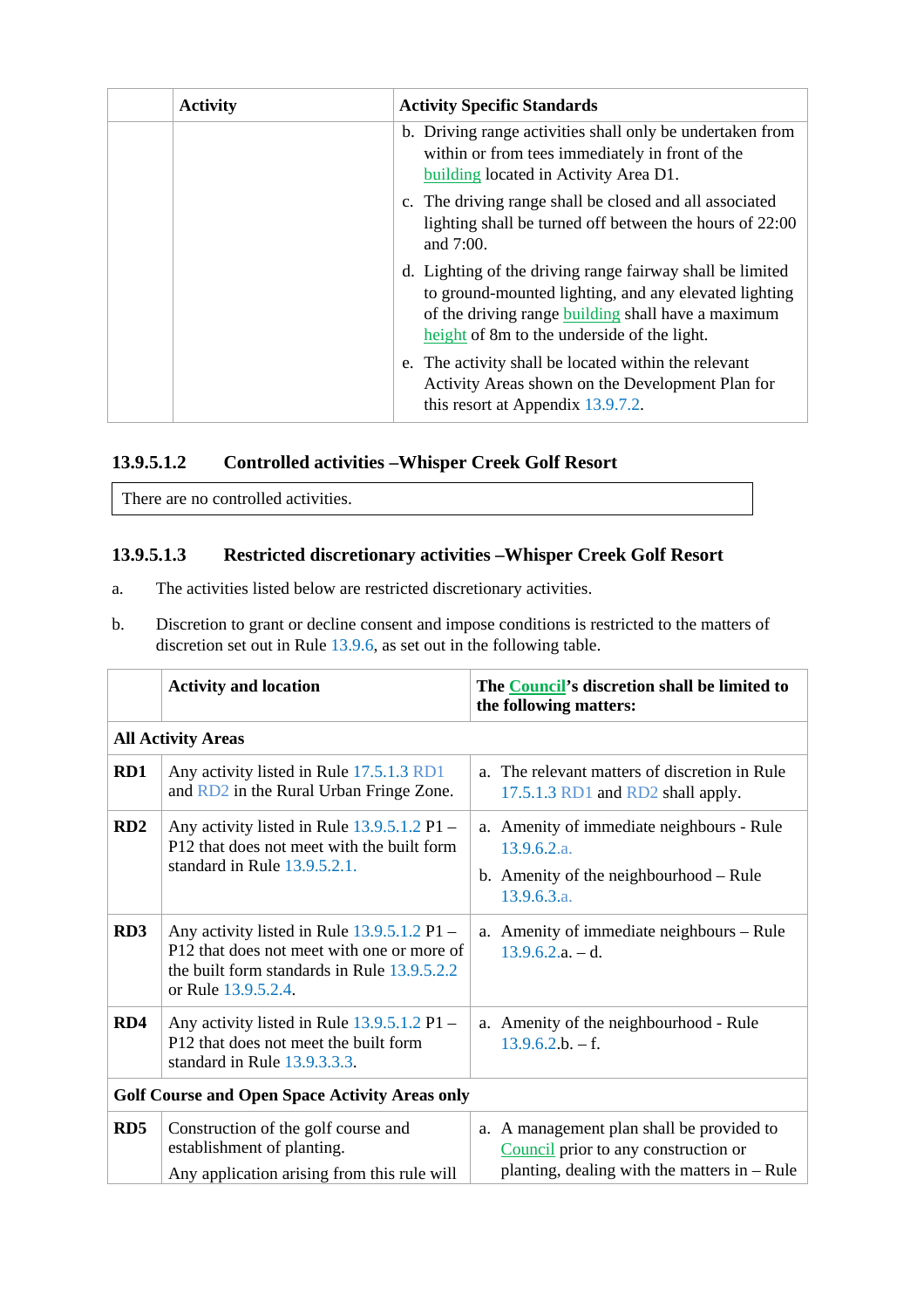|                 | <b>Activity and location</b>                                              | The Council's discretion shall be limited to<br>the following matters:                                                              |
|-----------------|---------------------------------------------------------------------------|-------------------------------------------------------------------------------------------------------------------------------------|
|                 | shall not be limited or publicly notified.                                | 13.9.6.8.                                                                                                                           |
|                 | Academy Activity Areas A, A1 and A2                                       |                                                                                                                                     |
| RD <sub>6</sub> | Any subdivision or development in<br>Academy Activity Areas A, A1 and A2. | a. Concept Plan for Whisper Creek Golf<br>Resort only -Rule - $13.9.6.9$ a. i. - vii.                                               |
|                 |                                                                           | A concept plan is not required when a<br>subdivision consent is being sought or has<br>already been granted for that Activity Area. |

### **13.9.5.1.4 Discretionary activities - Whisper Creek Golf Resort**

a. The activities listed below are discretionary activities.

|        | <b>Activity</b>                                                                                                                                                                                                                                              |
|--------|--------------------------------------------------------------------------------------------------------------------------------------------------------------------------------------------------------------------------------------------------------------|
| . D1 ' | Any activity listed in Rule $13.9.5.1.2$ P1 – P12 that is located outside the relevant Activity<br>Areas shown on the Development Plan for the Whisper Creek Golf Resort at Appendix<br>13.9.7.2, including any above-ground car parking located in Area A2. |
| D2     | Any activity listed in Rule $13.9.5.1.2$ P1 – P12 located in the Academy Activity Area that does<br>not meet the built form standard in Rule 13.9.5.3.5, but has a maximum height of 12 metres.                                                              |

### **13.9.5.1.5 Non-complying activities – Whisper Creek Golf Resort**

a. The activities listed below are non-complying activities.

|     | <b>Activity</b>                                                                                                                                                                                              |  |
|-----|--------------------------------------------------------------------------------------------------------------------------------------------------------------------------------------------------------------|--|
| NC1 | Any activity which is not listed above as a permitted, controlled, restricted discretionary,<br>discretionary or prohibited activity.                                                                        |  |
| NC2 | Vehicle access to Whisper Creek Golf Resort that does not meet one or more of the area<br>specific standards in Rule 13.9.5.3.1.a. i. or ii.                                                                 |  |
| NC3 | Any activity in the Academy Activity Area that does not meet the area specific standards in<br>Rule 13.9.5.3.1.b.                                                                                            |  |
| NC4 | Any activity listed in Rule $13.9.5.1.2$ P1 – P12 located in the Academy Activity Area that<br>does not meet the built form standard in Rule 13.9.5.3.5, but has a maximum height greater<br>than 12 metres. |  |
| NC5 | The following activities that do not meet one or more of the following activity specific<br>standards in Rule 13.9.5.1:                                                                                      |  |
|     | a. P5 that does not meet one or more of the activity specific standards a, and b.;                                                                                                                           |  |
|     | b. P6 that does not meet activity specific standard a.;                                                                                                                                                      |  |
|     | c. $P8$ that does not meet activity specific standard a.;                                                                                                                                                    |  |
|     | d. $P9$ that does not meet one or more of the activity specific standards a. and b.;                                                                                                                         |  |
|     | e. $P10$ that does not meet one or more of the activity specific standards a. and b.;                                                                                                                        |  |
|     | f. $P11$ that does not meet one or more of the activity specific standards a. - d.;                                                                                                                          |  |
|     | g. $P12$ that does not meet one or more of the activity specific standards a. - d.                                                                                                                           |  |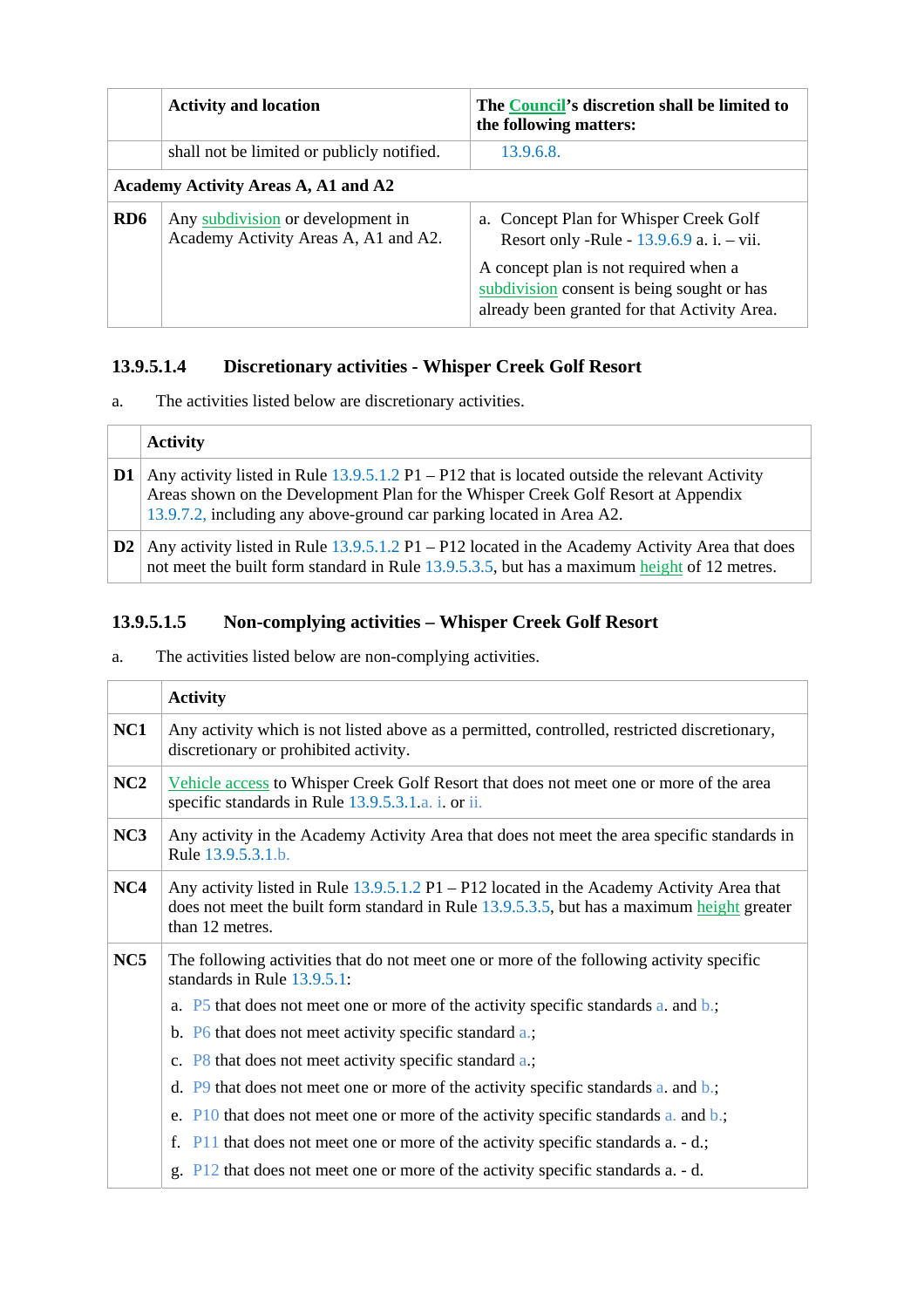#### **13.9.5.1.6 Prohibited activities –Whisper Creek Golf Resort**

There are no prohibited activities.

### **13.9.5.2 Built form standards – Whisper Creek Golf Resort**

#### **13.9.5.2.1 Site coverage and building sizes – Whisper Creek Golf Resort**

- a. The maximum percentage of the total area of the Whisper Creek Golf Resort which may be covered by buildings shall be 5.5%.
- b. The maximum percentage of the total area of the Whisper Creek Golf Resort Academy Activity Area which may be covered by buildings shall be 30%.
- c. Within the Whisper Creek Golf Resort, no roof in the Academy, Resort Community or Driving Range Activity Areas shall have a reflectivity value greater than 35%.
- d. Within the Whisper Creek Golf Resort, the maximum building footprint of the buildings shall not exceed the figures in the table following.
- e. Within the Whisper Creek Golf Resort, each resort apartment building shall not be less than the minimum internal floor areas in the table following:

|      | <b>Building</b>                | <b>Maximum building</b><br>footprint                          | <b>Minimum</b> internal<br>floor area                                                        |
|------|--------------------------------|---------------------------------------------------------------|----------------------------------------------------------------------------------------------|
| i.   | Golf clubhouse                 | $1000m^2$                                                     | N/A                                                                                          |
| ii.  | Indoor sports complex          | $2000m^2$                                                     | N/A                                                                                          |
| iii. | Driving Range Activity Area    | $800m$ <sup>2</sup>                                           | N/A                                                                                          |
| iv.  | Dormitory/education facilities | 1600m <sup>2</sup>                                            | N/A                                                                                          |
| V.   | Each residential unit          | $400m$ <sup>2</sup>                                           | N/A                                                                                          |
| vi.  | Each resort apartment building | A. Area A 1300m <sup>2</sup><br>B. Area A1 6500m <sup>2</sup> | A. 2 bedroom<br>apartments 100m <sup>2</sup><br>B. 3 Bedroom<br>apartments 130m <sup>2</sup> |

#### **13.9.5.2.2 Recession planes – Whisper Creek Golf Resort**

a. No part of any building shall project beyond a building envelope contained by:

| <b>Applicable to</b>                                                                                                                                                                                                                                                                                                                                                        | <b>Standard</b>                                                                                                       |
|-----------------------------------------------------------------------------------------------------------------------------------------------------------------------------------------------------------------------------------------------------------------------------------------------------------------------------------------------------------------------------|-----------------------------------------------------------------------------------------------------------------------|
| a. Whisper Creek Golf Resort Community Activity Areas,<br>except where buildings on adjoining sites have a common<br>wall along an internal boundary, recession planes do not<br>apply along the portion of the boundary covered by such a<br>wall. On sites of 250m <sup>2</sup> to 400m <sup>2</sup> this common wall<br>exception shall apply to a single boundary only. | Recession planes from points 2.3<br>metres above internal boundaries<br>as shown in Diagram B of<br>Appendix 14.15.2. |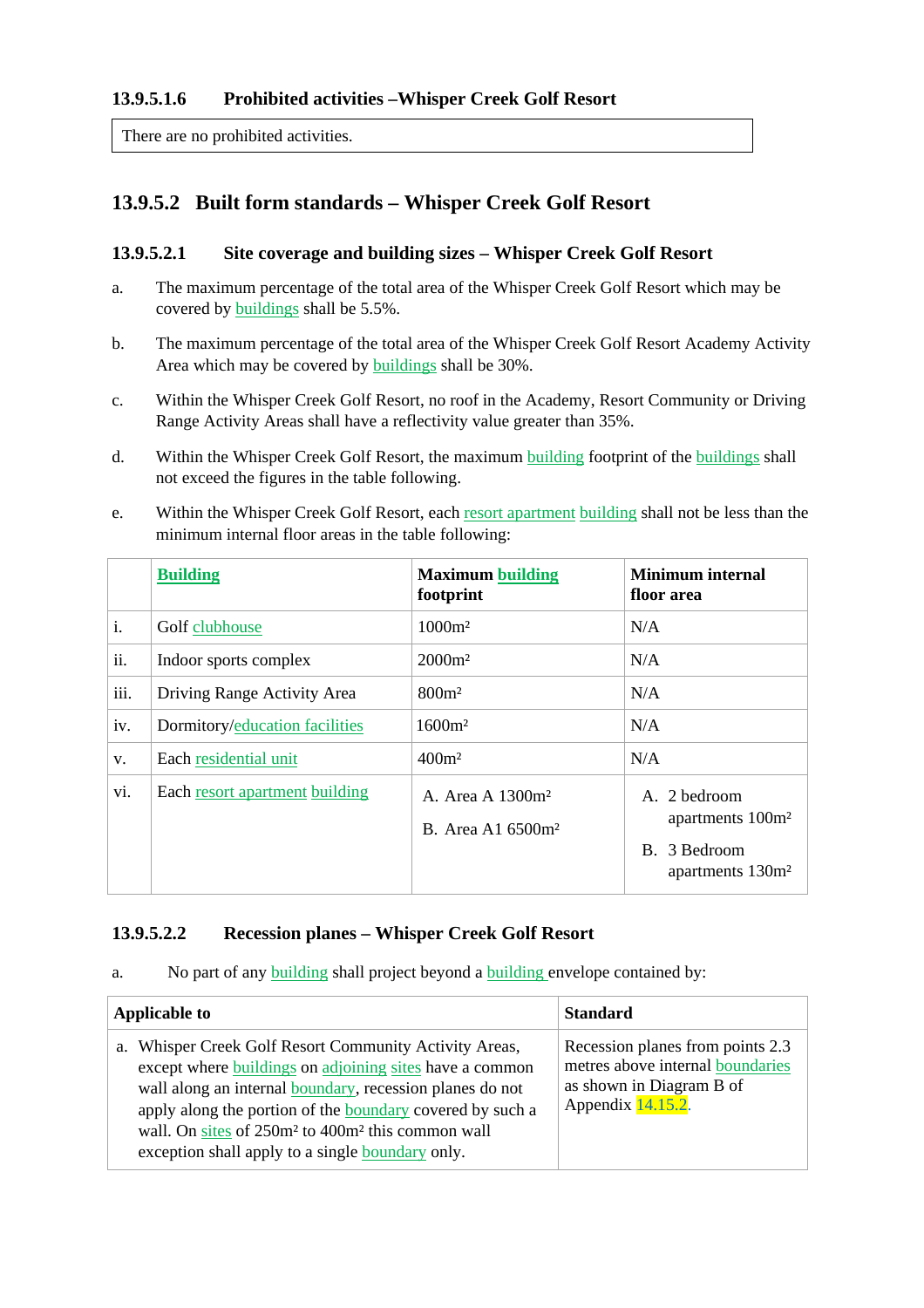#### **13.9.5.2.3 Road boundary setback – Whisper Creek Golf Resort**

a. The minimum **building setback** from road boundaries in the Academy Activity Areas and Resort Community Areas shall be 100 metres from Turners Road, Spencerville Road and from Teapes Road adjoining 138 Turners Road (Lot 1, DP23116).

#### **13.9.5.2.4 Zone boundary and other boundary setbacks – Whisper Creek Golf Resort**

|    | <b>Applicable to</b>                                                                                       | <b>Setback from zone</b><br>boundaries                                          | <b>Setback from other boundaries</b>                    |
|----|------------------------------------------------------------------------------------------------------------|---------------------------------------------------------------------------------|---------------------------------------------------------|
| a. | All buildings.                                                                                             | 20 metres from any rural<br>zone boundary which is not<br>also a road boundary. | As below in $b$ and $c$ .                               |
| b. | All buildings in the<br><b>Academy and Resort</b><br>Community Activity Areas,<br>except a golf clubhouse. | 20 metres                                                                       | 15 metres from the Lower Styx<br>Ponding Area boundary. |
| c. | Golf clubhouse.                                                                                            | 20 metres                                                                       | 10 metres from the Lower Styx<br>Ponding Area boundary. |

a. The minimum building setback from a zone or other boundary shall be:

#### **13.9.5.2.5 Building height – Whisper Creek Golf Resort**

a. The maximum height of any building shall be:

|    | <b>Applicable to</b>                                        |                                                                         | <b>Standard</b> |
|----|-------------------------------------------------------------|-------------------------------------------------------------------------|-----------------|
| a. | Sports complex in the Academy Activity Area.                |                                                                         | 9 metres        |
| b. | i.                                                          | All Resort Community Activity Areas, except for accessory<br>buildings; | 8 metres        |
|    | ii.                                                         | Academy Activity Area, except for sports complex;                       |                 |
|    | iii.                                                        | Golf and Open Space Activity Area;                                      |                 |
|    | iv.                                                         | Maintenance Activity Area and                                           |                 |
|    | V.                                                          | Driving Range Activity Areas.                                           |                 |
| c. | Accessory buildings in all Resort Community Activity Areas. |                                                                         | 5 metres        |

### **13.9.5.3 Area specific standards – Whisper Creek Golf Resort**

#### **13.9.5.3.1 Access and roading improvements – Whisper Creek Golf Resort**

- a. Vehicle access to Whisper Creek Golf Resort shall be limited to the following:
	- i. A single road from each of Lower Styx Road and Spencerville Road; and
	- ii. A single road from Teapes Road, which shall be limited to use by service vehicles only.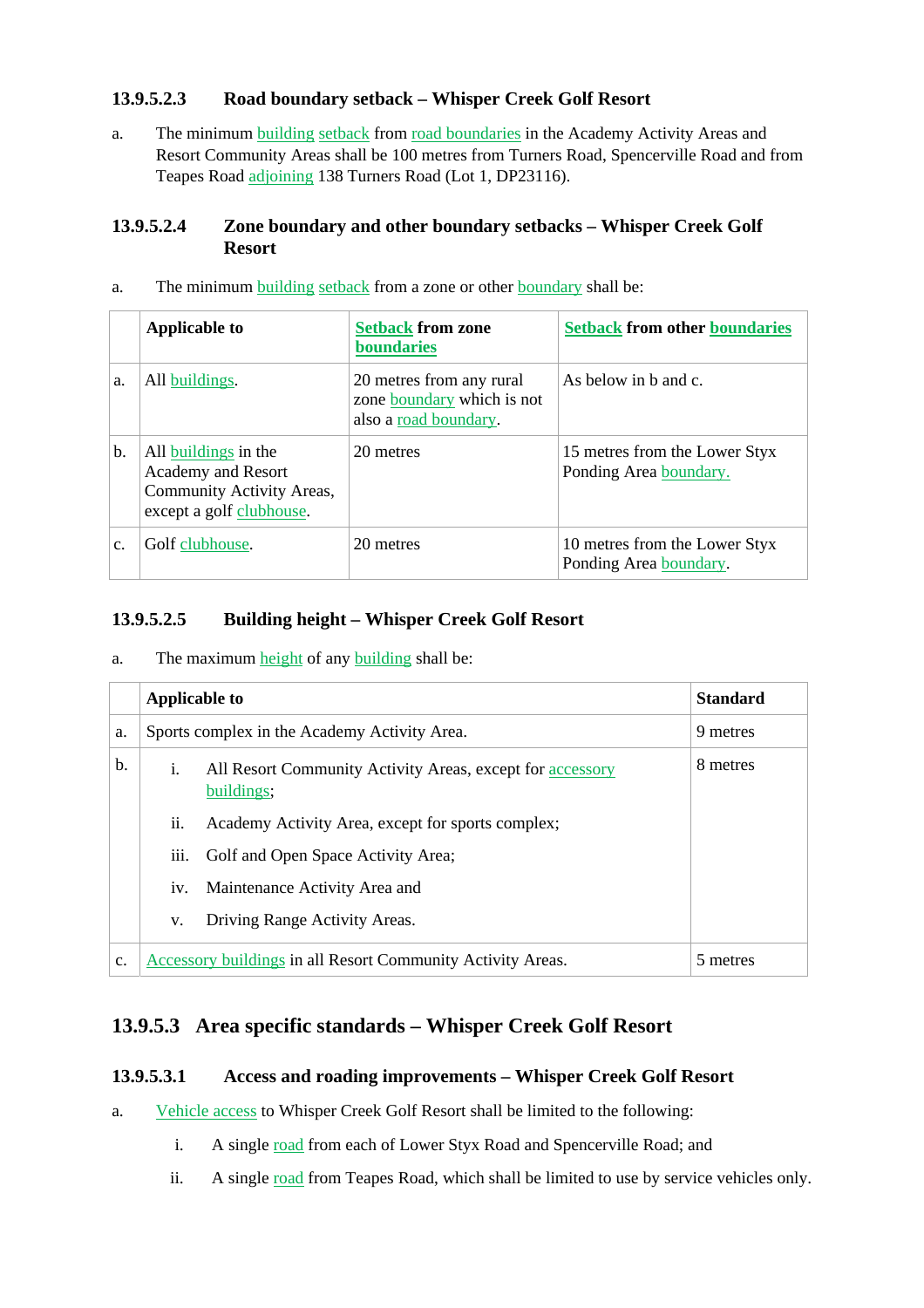b. No activity shall be permitted in the Academy Activity Areas, except approved earthworks, landscaping and planting, and the construction and use of access <u>roads</u>, until the Lower Styx/Marshland Road intersection has been signalised.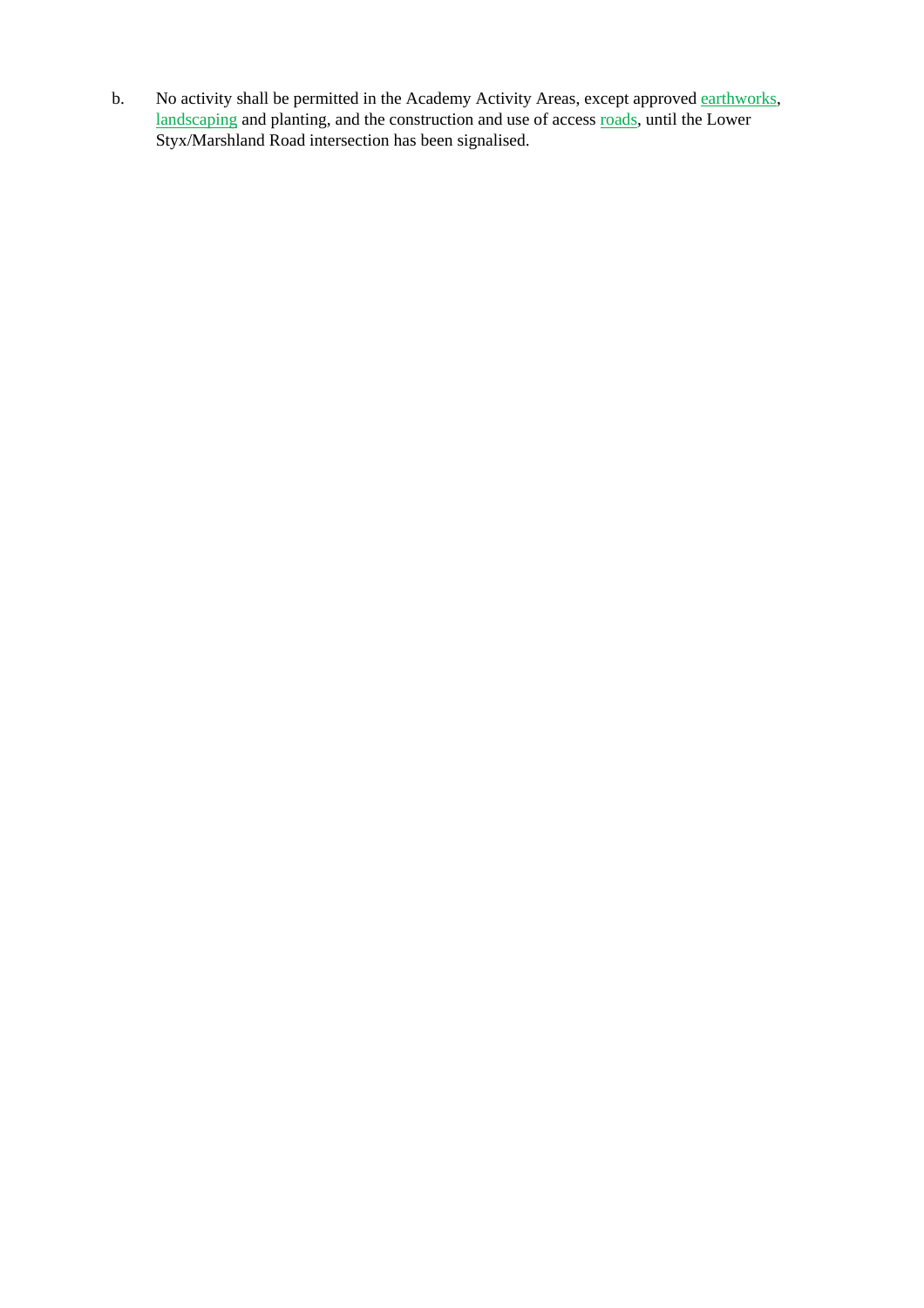## **13.9.6 Rules - Matters of discretion - Clearwater Golf Resort and Whisper Creek Golf Resort**

When considering applications for restricted discretionary activities, the Council's discretion to grant or decline consent, or impose conditions, is restricted to the matters over which discretion is restricted in the tables in Rules 13.9.4.1.3 and 13.9.5.1.3, and as set out for that matter below.

### **13.9.6.1 Retail activity**

- a. The extent to which the proposed activity would complement recreation activities and visitor activities in the zone;
- b. Any adverse effects on traffic movement and safety; and
- c. Any significant adverse effects on existing retail centres outside the Specific Purpose (Golf Resort) Zone.

### **13.9.6.2 Amenity of immediate neighbours**

- a. Any visual dominance over adjacent properties;
- b. Any effects on amenity of adjacent properties, including daylight and sunlight admission;
- c. Any loss of privacy for adjacent properties through overlooking; and
- d. Any opportunities for landscaping and tree planting, as well as screening of buildings.

### **13.9.6.3 Amenity of neighbourhood**

- a. The balance of open space and buildings on the site, in the context of:
	- i. the character of the surrounding rural and open space zones; and
	- ii. a golf resort which is not located in a standard urban setting;
- b. Any alternative practical locations for the **building** on the site;
- c. The compatibility of the building in terms of appearance, layout and scale of other buildings and sites in the surrounding area;
- d. Any adverse effects on the outlook and privacy of adjoining properties;
- e. Any detraction from the openness of the site to the street; and
- f. The ability to provide opportunities for landscaping and tree planting.

#### **13.9.6.4 Built form and appearance**

- a. Whether the development is designed to minimise the visual bulk of the buildings and provide visual interest. The relevant considerations are the extent to which the development:
	- i. subdivides or otherwise separates unusually long or bulky building forms and limits the length of continuous rooflines;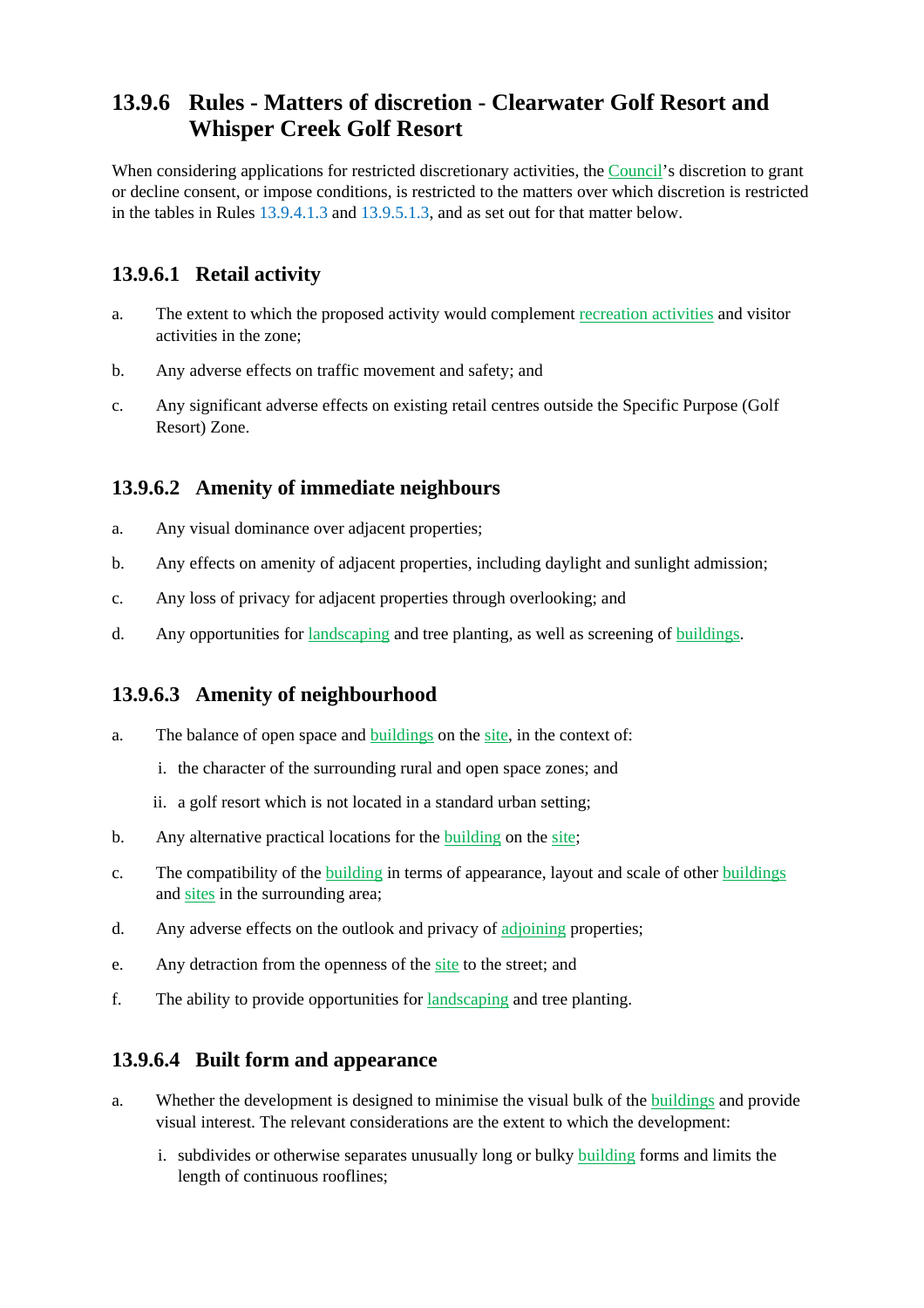- ii. utilises variety of building form and/or variation in the alignment and placement of buildings to avoid monotony; and
- iii. avoids blank elevations and facades.

### **13.9.6.5 Location of activities outside of areas specified in development plans**

- a. The compatibility of the proposed development pattern with the remainder of the zone and with the open space, and rural character of the wider locality;
- b. Any adverse effects on the amenity of the Groynes Recreation area (Clearwater Golf Resort only) and surrounding rural zones (both resorts);
- c. The ability to continue to provide an effective and ecologically sensitive stormwater management system;
- d. The connectivity within the Zone and with adjacent open space zones, where appropriate, in terms of vehicular, cycle and pedestrian access;
- e. The proximity of higher density development to open space for passive and active recreation, while avoiding higher density development being located immediately adjoining rural areas;
- f. The application of the principles of Crime Prevention Through Environmental Design;
- g. The ability to create and preserve view shafts to the golf course and beyond;
- h. Whether the proposed revised location(s) for activities better mitigates risks from natural hazards, including flooding, seismicity and liquefaction; and
- i. Any effect either positive or adverse on tangata whenua values.

### **13.9.6.6 Creation of water bodies and new stormwater management facilities**

- a. The extent to which the scale, design and construction of the water bodies or stormwater facilities deters birds which could pose a risk to aircraft from roosting and nesting; and
- b. The existence of a birdstrike hazard management programme with appropriate measures for ongoing management of water bodies and birds so as to reduce the potential risk of birdstrike, and evidence of consultation with Christchurch International Airport Limited in the preparation of this programme.

### **13.9.6.7 Visual amenity adjoining the Groynes - Clearwater Golf Resort only**

- a. The extent to which the design and layout of landscaping proposed reinforces separation and provides screening of buildings from the adjacent Groynes Open Space – Natural zone;
- b. The extent to which the design and layout of landscaping will incorporate existing landscape and water features eg existing trees (excluding noxious species) along watercourses; and
- c. Any contribution of the proposed planting to ecological and habitat values.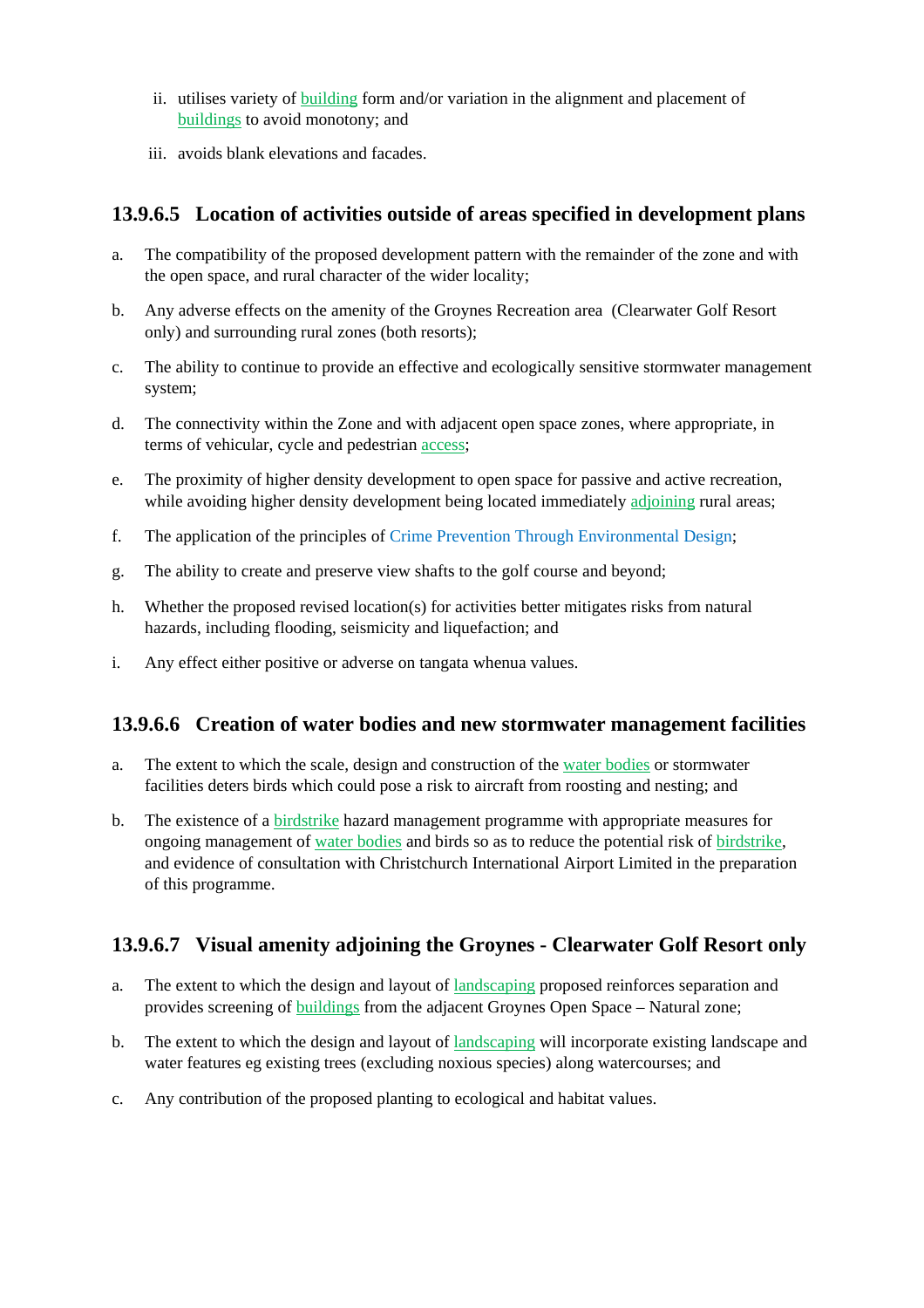### **13.9.6.8 Construction of the Golf Course - Whisper Creek Golf Resort only**

- a. The provisions of a management plan to address the following:
	- i. The biodiversity and enhancement of waterways and wetland areas, as well as measures to mitigate any adverse effects on biodiversity.
	- ii. Details of design, construction and operation of the golf course drainage system and wetlands, including proposed excavation and filling, and potential effects on sediment discharges and water quality.
	- iii. Storage capacity in the Lower Styx Ponding Area and effective management of stormwater and flood discharges in the Zone, with consideration of tidal influences and the effects of sea level rise.
	- iv. Amenity planting around the Zone boundary and its ability to screen and soften built development.
	- v. Appropriate management of any archaeological sites.

### **13.9.6.9 Concept Plan for Whisper Creek Golf Resort only**

- a. The provisions of a concept plan and supporting documentation that shall include the following:
	- i. The indicative subdivision layout including indicative densities and distribution and indicative road layout;
	- ii. The location of sites for built development in relation to golf course and open space areas within the Zone and to the open space and rural character of the wider locality;
	- iii. Any area specific measures for mitigating risks from natural hazards, including flooding, seismicity and liquefaction;
	- iv. Connectivity with other parts of the Zone and with adjacent open space and other zones, in terms of car parking locations, walkways and cycle ways;
	- v. Provisions for stormwater management;
- vi. The application of the principles of Crime Prevention Through Environmental Design;
- vii. The ability to create and preserve view shafts to areas across and beyond the site; and
- viii. An assessment of effects, either positive or negative, on tangata whenua values.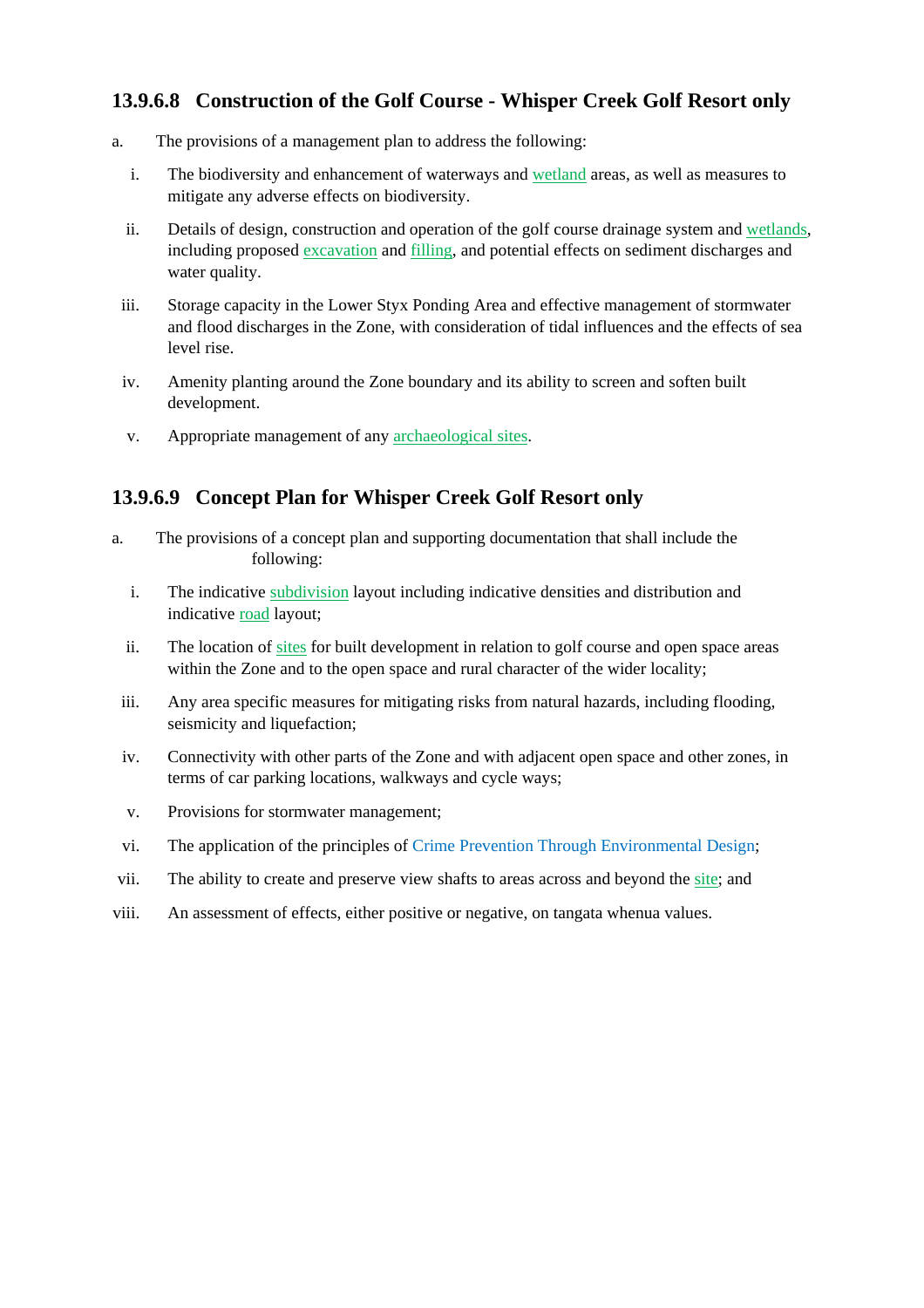# **13.9.7 Appendices**

**Appendix 13.9.7.1– Development Plan for Clearwater Golf Resort (NB figure will need Appendix number amended in two places)**